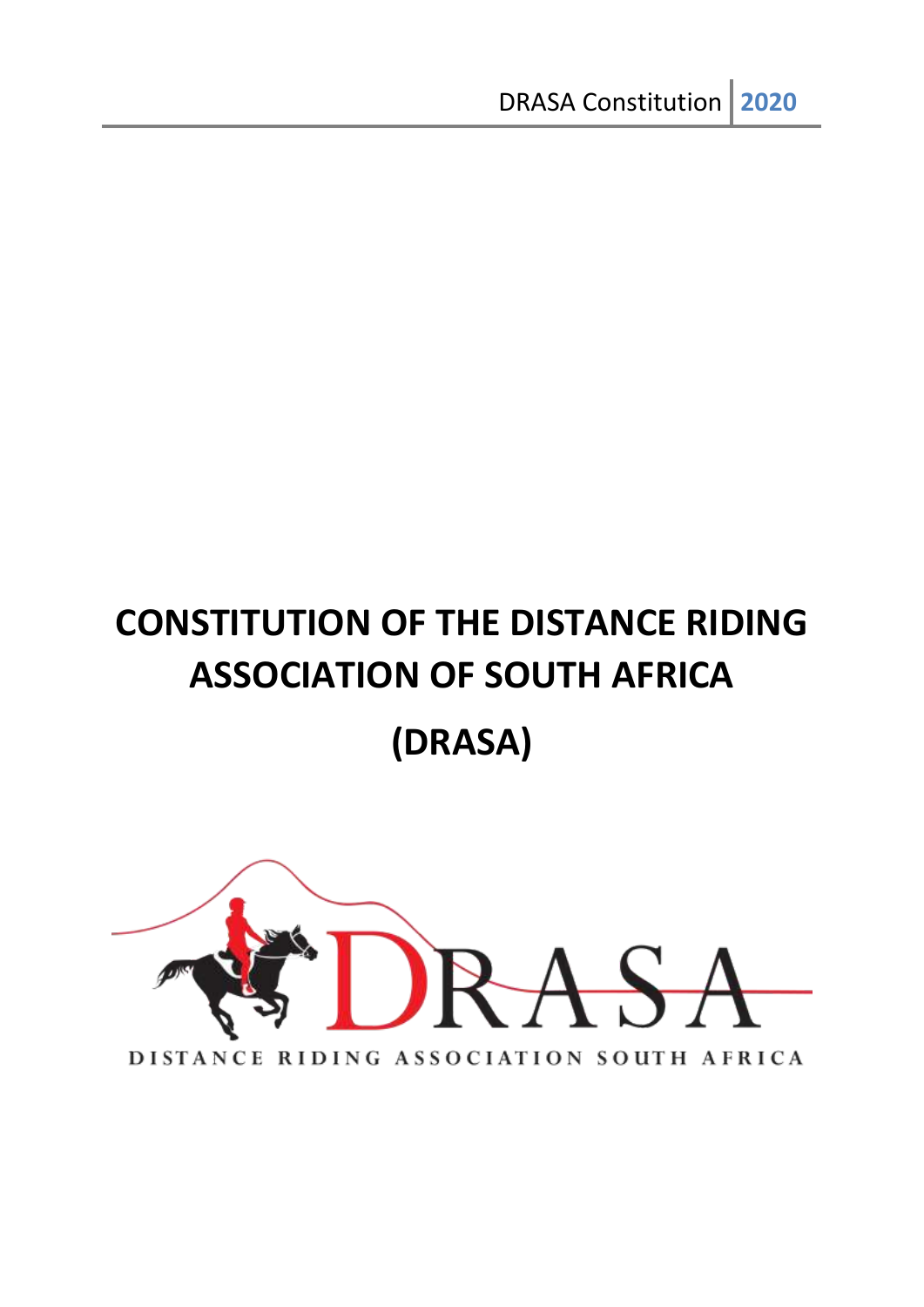#### **CONTENTS**

#### CHAPTER 1 - STATUTES & INTERPRETATION

- 1. CONSTITUTION, NAME & CORPORATE PERSONALITY
- 2. DEFINITIONS & ABBREVIATIONS USED
- 3. INTERPRETATION

#### CHAPTER 2 - DRASA AS AN ORGANISATION

- 4. DOMICILE
- 5. AREA OF JURISDICTION OF DRASA
- 6. AFFILIATION
- 7. MAIN BUSINESS
- 8. ORGANISATIONAL STRUCTURE OF DRASA
- 9. OBJECTS OF DRASA
- 10. POWERS OF DRASA TO CARRY OUT ITS OBJECTS

#### CHAPTER 3 - MEMBERSHIP OF THE FEDERATION

- 11. CLASSIFICATION OF MEMBERSHIP
- 12. ORDINARY MEMBERS
- 13. SPECIAL MEMBERS
- 14. ASSOCIATE MEMBERS
- 15. HONORARY LIFE MEMBERS
- 16. LIMITATION OF LIABILITY AND INDEMNITY
- 17. SUSPENSION AND TERMINATION OF MEMBERSHIP

#### CHAPTER 4 — NATIONAL COUNCIL

- 18. THE NATIONAL COUNCIL
- 19. ANNUAL GENERAL MEETING ("A.G.M.")
- 20. SPECIAL GENERAL MEETINGS ("S.G.M.'s")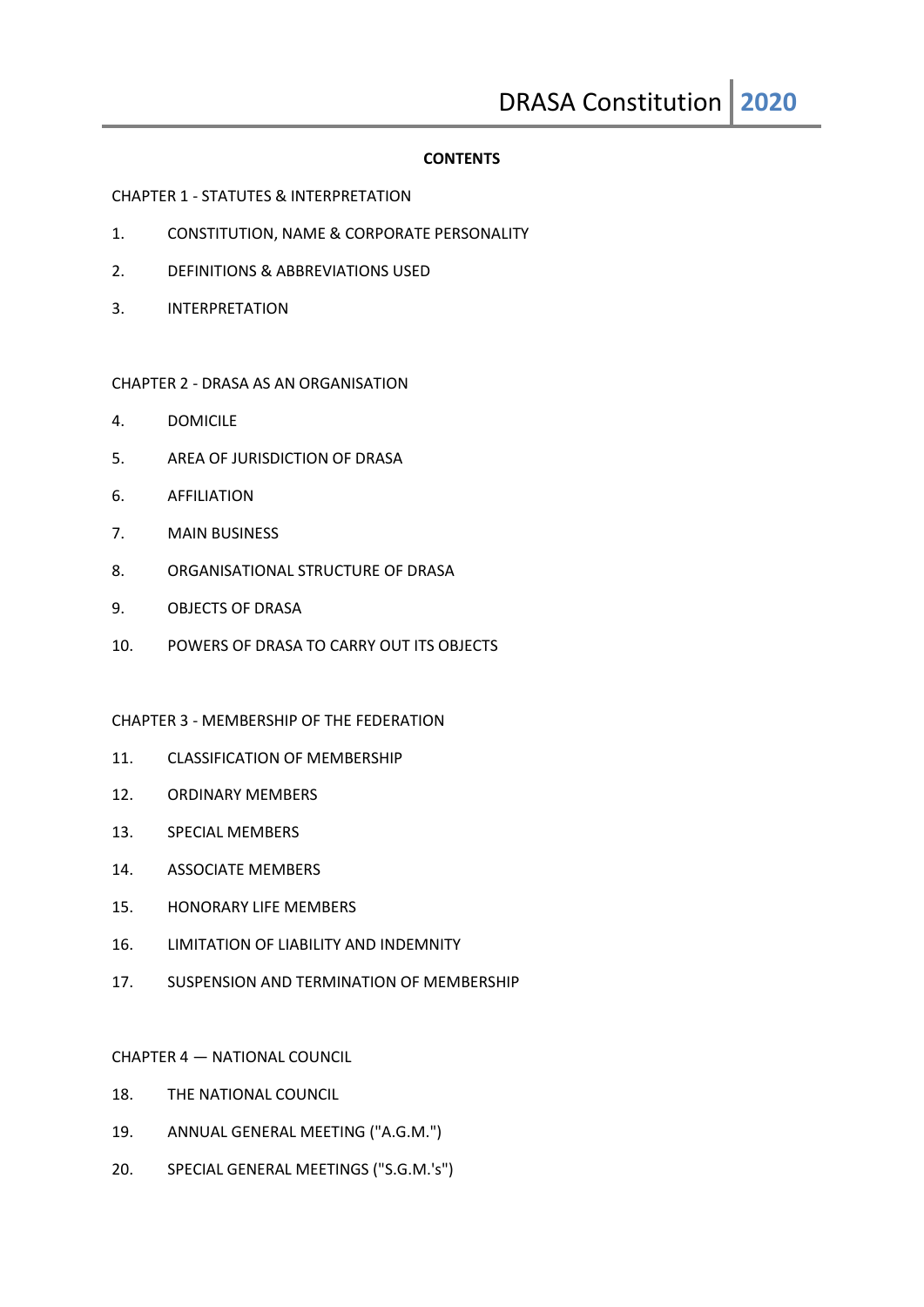- 21. ORDINARY GENERAL MEETINGS ("O.G.M.'s")
- 22. GENERAL PROVISIONS RELATING TO COUNCIL MEETINGS
- CHAPTER 5 EXECUTIVE BOARD
- 23. EXCO
- 24. POWERS OF EXCO
- 25. ELECTION OF THE MEMBERS OF EXCO

#### CHAPTER 6 — GENERAL

- 26. COLOURS
- 27. EMBLEMS
- 28. BADGE
- 29. AWARDING COLOURS
- 30. RULES, REGULATIONS, PROCEDURES & BY-LAWS
- 31. FINANCE
- 32. CONFLICT OF INTEREST
- 33. DISPUTE RESOLUTION
- 34. NOTIFICATION
- 35. ALTERATION OR VARIATION OF THIS CONSTITUTION
- 36. DISSOLUTION OR WINDING-UP OF DRASA
- 37. PRIVACY, DIGNITY AND REPUTATION OF DRASA
- Annexure A –General Rules of DRASA
- Annexure B Vet Rules of DRASA
- Annexure C –Dispute Resolution and Disciplinary Code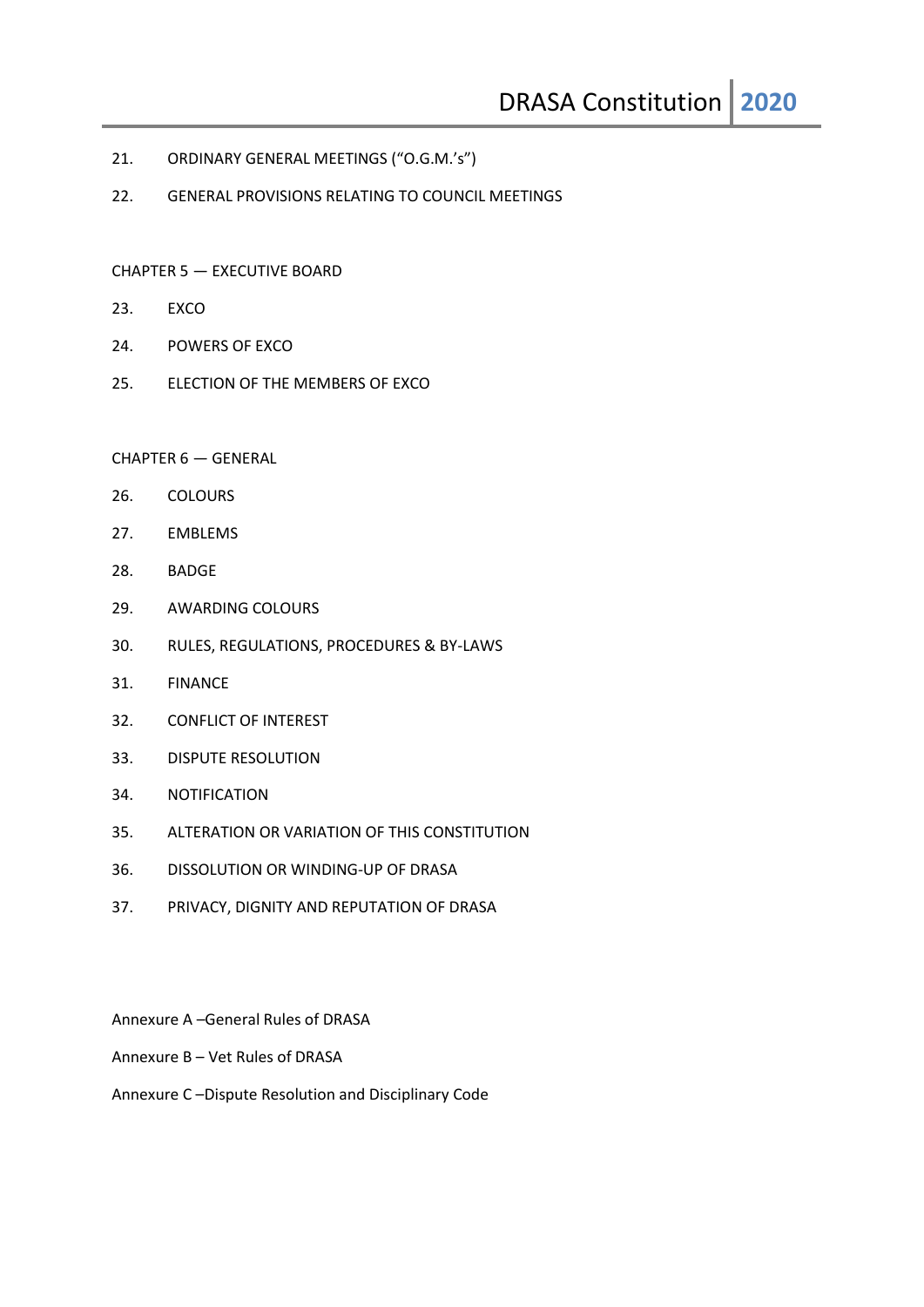#### **CHAPTER 1 — STATUTES & INTERPRETATION**

#### **1. CONSTITUTION, NAME AND CORPORATE PERSONALITY**

- 1.1. This is the Constitution of the body known as the "Distance Riding Association of South Africa", (hereinafter referred to as "DRASA"), which Association is the national body for Competitive Trail Riding in South Africa
- 1.2. DRASA is a voluntary association having a corporate identity separate from that of its Members and is entitled to own property, whether movable or immovable or otherwise, and is entitled to sue and be sued in its own name and, notwithstanding any change in the composition of its Members from time to time, shall have perpetual succession.
- 1.3 The provisions of this Constitution are founded upon and shall be implemented and administered in recognition of human dignity, equality and the advancement of human rights and freedoms, non-racialism, non-sexism and the right of freedom of association and the supremacy of the Constitution of the Republic of South Africa (1996), the rule of law and good corporate governance.
- 1.4. This Constitution of DRASA is in no way in conflict with the Constitution of the Republic of South Africa and all applicable and relevant Acts of Parliament, and to the extent that any such provisions of this Constitution are, or may be interpreted to be so, the Constitution of the Republic of South Africa and or the Act of Parliament shall prevail.
- 1.5. This Constitution shall be binding on all individuals and members of DRASA, as well as all persons serving on any of its structures and sub-structures, as well as all individuals or bodies registered with DRASA,
- 1.6. To the extent that the constitution of any member of DRASA, and/or the Provincial or District Federation Members of DRASA are in conflict with any of the provisions of this Constitution of DRASA, the provisions of the DRASA constitution shall prevail.

#### **2. DEFINITIONS AND ABBREVIATIONS USED**

For the purposes of this Constitution, the following words and expressions shall have the following meanings unless the subject or context indicates otherwise:

- 2.1. "Act of Parliament" refers to all applicable and relevant legislation in force and specifically including the National Sport and Recreation Act, (Act No 110 of 1998), as amended by the National Sport and Recreation Amendment Act (Act No 18 of 2007),and further amended from time to time, known as "The Act".
- 2.2. "A.G.M." means the Annual General Meeting of Members held in accordance with the provisions of this Constitution.
- 2.3. "Annual Financial Statements" means the annual certified balance sheet, income and expenditure statement and Treasurer's report
- 2.4. "Appeal Board" means a body of appeal appointed by the Exco in terms of this Constitution.
- 2.5. "Area of Jurisdiction" means the administration of DRASA shall be the Republic of South Africa.
- 2.6. "Club" means any Equestrian club which caters for the Competitive Trail Riding Discipline in a local district or Provincial area and which is a member of the District and/or Provincial Association for CTR, and has fulfilled the specific requirements of DRASA as contained in this Constitution
- 2.7. "CTR" means Competitive Trail Riding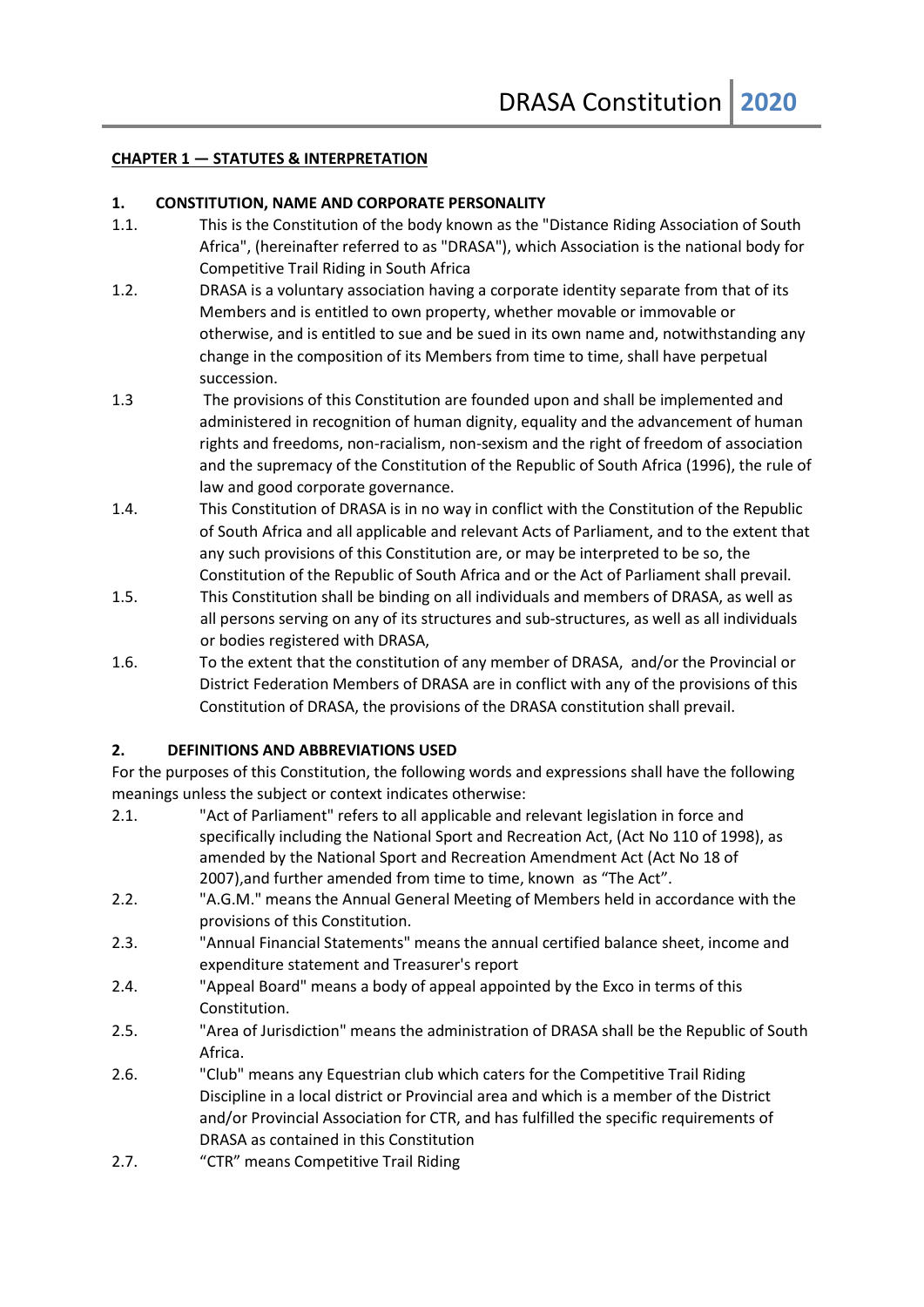- 2.8. "Compliance "means that the member club or individual has fulfilled the necessary provisions of this Constitution in regard to specific requirements as contained herein and as such is regarded as being in good standing with DRASA. 2.9. "Council" means the national council of DRASA as constituted in terms of this constitution 2.10. "Constitution" means this Constitution. 2.11 "Constituent Members" means those Members duly accepted as such members in terms of the geopolitical demarcations known as Provincial Associations as set out in this Constitution. 2.12. "Day" means a calendar day. 2.13. "Event" means an Equestrian event held in South Africa under the auspices or with the permission of DRASA and its various Provincial Associations. 2.14. "Exco" means the Executive Board of DRASA, as constituted in terms of this Constitution. 2.15. "Headquarters" means the Headquarters of DRASA which shall be determined by the membership at any Annual General Meeting. 2.16. "Honorary Life Participant Members" means all those persons bestowed with this honour by the National Council of DRASA at an SGM or AGM 2.17. "Horse" includes all equines. 2.18. "Levies" means the monies levied and due by the membership to DRASA as approved and agreed to by the membership at each A.G.M. of DRASA. 2.19. "Member shall mean Constituent Member, or a Participant Member duly appointed and accepted as such in terms of this constitution 2.20. "National Sport Federation" means the national governing body of the Sport, namely SAEF being a member of SASCOC, and recognised by the Department of Sport and Recreation in the Republic of South Africa to which DRASA may or may not affiliate. 2.21. "Ordinary General Meeting" means a meeting of Members other than an Annual General Meeting or Special General Meeting convened in terms of this Constitution. 2.22 "Participant" means a person participating in the Equestrian Sport Discipline of Competitive Trail Riding, within a Club, who shall be subject to the authority of DRASA, irrespective of gender or age category. The various types of participants will include, but not be limited to, athletes/competitors, administrators, coaches, judges, grooms, officials, timekeepers, veterinarians and supporters. The Athlete together with his horse shall be regarded as one competitor. 2.23. "Person" means a natural or legal person, including NPO's and NGO's, who shall at all times abide by this constitution, notwithstanding any legislation applicable to such an organisation. 2.24. "President" means the President of DRASA, duly elected in terms of this Constitution. 2.25. "Province" means one of the nine (9) geopolitical areas as defined in Section 103 of the Constitution of the Republic of South Africa 1996 (as amended). 2.26. "Provincial CTR Association" means a body representing the various Clubs which affiliate to DRASA within a Province. This Provincial Association becomes a constituent member of the DRASA national council 2.27. "Rules" means the rules, regulations, procedures and by-laws of DRASA
- 2.28. "SAIDS" means the South African Institute for Drug-Free Sport.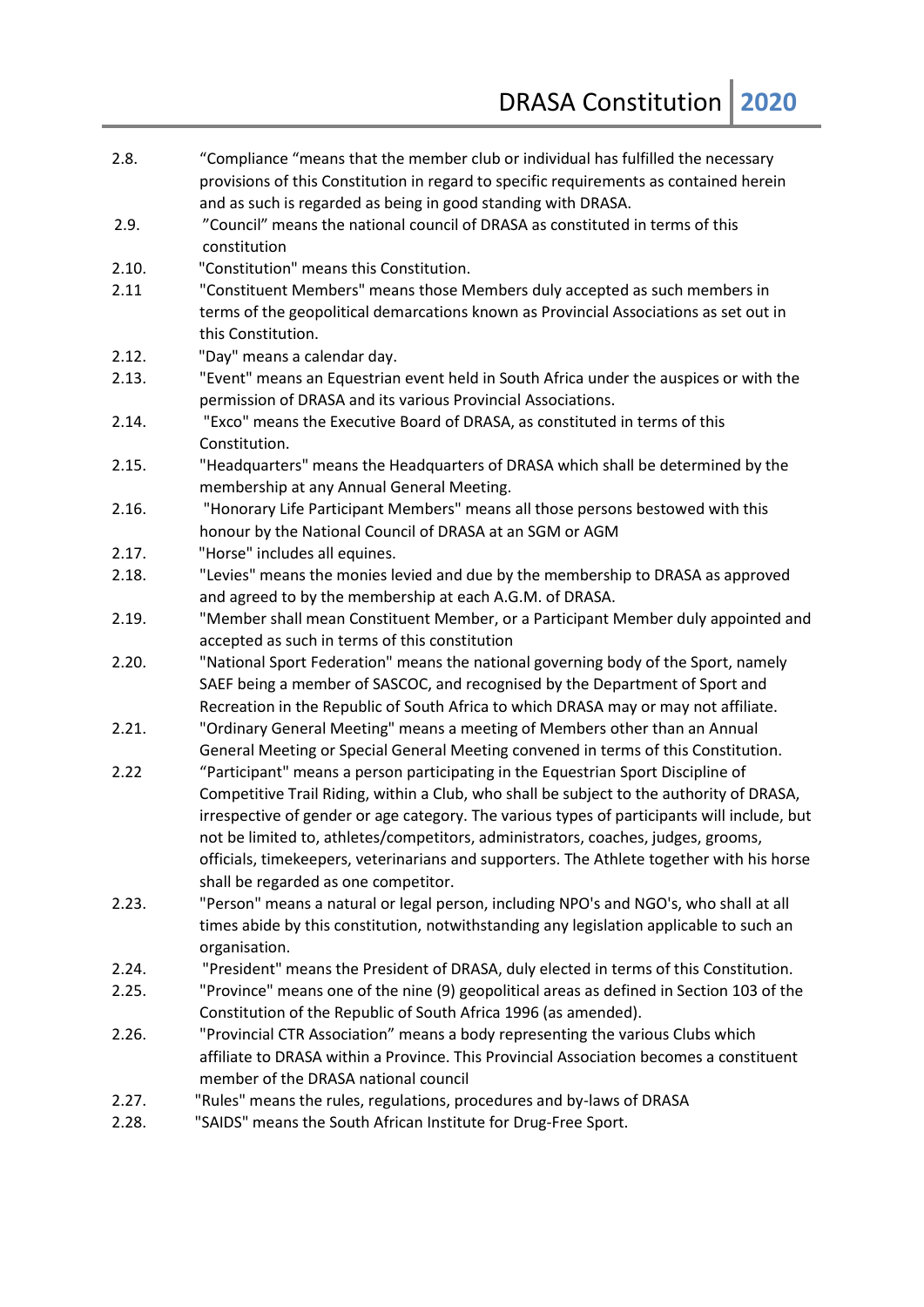- 2.29. "SASCOC" means the South African Sport Confederation and Olympic Committee duly recognized and approved by SRSA as the governing body of Sport in the Republic of South Africa.
- 2.30. "SAEF" means South African Equestrian Federation
- 2.31. "SGM" means Special General Meeting, a meeting of Members, other than an Ordinary or Annual General Meeting, convened for a special purpose in terms of this Constitution.
- 2.32. "SRSA", means the Department of Sport & Recreation in South Africa.
- 2.33. "Trainer" shall for the purposes of this Constitution have the same meaning as "coach" or "instructor".
- 2.34. "Treasurer" means the person elected in terms of the provisions of this constitution
- 2.35. "Vice-President" means the Vice-President of DRASA duly elected in terms of this Constitution.
- 2.36. "WADA" means the World Anti-Doping Agency.
- 2.37. "Working day" means a calendar day excluding Saturdays, Sundays and Public Holidays.
- 2.38. "Year" means a calendar year.

#### **3. INTERPRETATION**

- 3.1. The headings to the clauses or paragraphs of this Constitution are for descriptive purposes only and shall not be used in the interpretation hereof.
- 3.2. Unless the context indicates a contrasting intention, the singular shall include the plural and vice versa.
- 3.3. Any words importing one gender include the other.

# **CHAPTER 2 — DRASA AS AN ORGANISATION**

#### **4. DOMICILE**

The domicile and seat of management of DRASA shall be deemed to be situated in the area as determined by the membership at an AGM, with the domicile being the residential address of registered office from time to time, provided that it shall always be at a place within the Republic of South Africa.

#### **5. AREA OF JURISDICTION OF DRASA**

The geographical area of jurisdiction of DRASA shall be the Republic of South Africa.

# **6. AFFILIATION**

- 6.1. DRASA may seek affiliation with bodies within equestrian, nationally or internationally, depending on the benefits it wants to secure for its members.
- 6.2. An athlete/competitor member shall mean each individual participant in the sport, who together with his horse shall make up one competitor. Such participant may apply to join DRASA by way of filling out the requisite application form which may be produced by DRASA and amended from time to time. DRASA may levy a fee against such participant member at its discretion and such a member, whether or not a fee was levied and /or paid but upon acceptance of such application shall be subject to this constitution and any rules, policies and regulations of DRASA. The aforesaid fees shall be collected directly by DRASA by way of any mechanism that it may establish for such purpose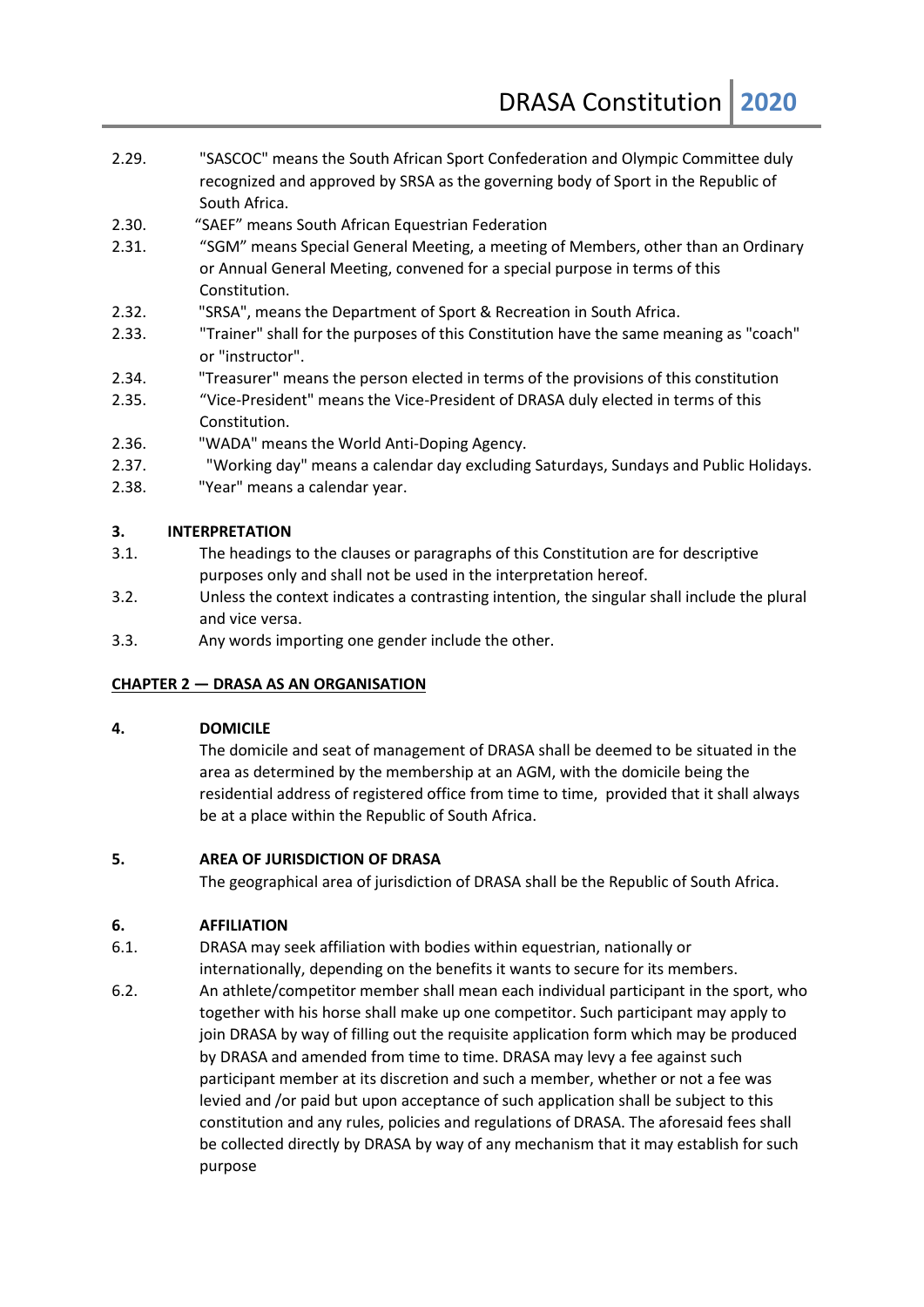- 6.3 Other participant members that can affiliate to DRASA, through a club and provincial structure, include, but are not limited to administrators, grooms, supporters, officials, judges, timekeepers and veterinarians. Fees will be determined from time to time, as described in clause 6.2, and benefits, rights and obligations will apply as described in clause 6.2
- 6.4 Clubs seeking CTR benefits affiliate to DRASA, but are also constituent members of CTR Provincial Associations.
- 6.5 Provincial Associations seeking CTR benefits do not affiliate to DRASA, but are constituent members thereof.

# **7. MAIN BUSINESS**

To operate and function as the autonomous controlling body of the sport of Competitive Trail Riding within the area of its jurisdiction

- 7.1. To grow the Competitive Trail riding sport among all horse owners
- 7.2. To encourage riders to improve horsemanship in a fun relaxed environment
- 7.3. To encourage families to participate in the sport together
- 7.4. To foster good horse and pace management skills in a long distance sport
- 7.5. To expose riders who do not have a necessarily competitive breed of horse for endurance to a long distance riding sport that they can enjoy and be competitive in without doing a fast pace
- 7.6. To promote, control and standardise CTR amongst all population groups in South Africa
- 7.7. To present CTR rides at its discretion and in accordance with the provisions of this constitution.
- 7.8. To actively develop, market and promote CTR as a sport, and a recreational activity in South Africa.
- 7.9. To foster a spirit of healthy competition, sportsmanship and fair play among athletes of all races, gender and ages.
- 7.10. To increase the number of individuals registered within Equestrian Sport, particularly among schools and previously disadvantaged communities.
- 7.11. To represent its members and to promote and advance the interests of its members.

# **8. ORGANISATIONAL STRUCTURE OF DRASA**

- 8.1. DRASA is the National controlling body of Competitive Trail Riding Sport in South Africa, governed by the National Council and Exco according to this Constitution.
- 8.2. The members of DRASA shall be Constituent Members, being the Provincial Discipline Associations and in the case where a province does not have a Provincial Discipline Association, the Clubs in that province will be deemed the constituent member for that province, as defined in this Constitution. DRASA will also have Participant Members, who will affiliate annually, but who will vote at club level
- 8.3. Each of the Provincial DRASA Associations shall consist of duly elected Representatives, representing the various affiliated clubs situated within their respective geo-political demarcations. In the case where a province has only one club, the club will operate as a constituent member for that province, until such time as other clubs form and a provincial association can be constituted by the said clubs.
- 8.4. DRASA participant members shall have freedom of association to belong to any Club within the province in which he or she is resident, provided that he or she is eligible for membership of the Club concerned, the club is affiliated to DRASA and offers CTR and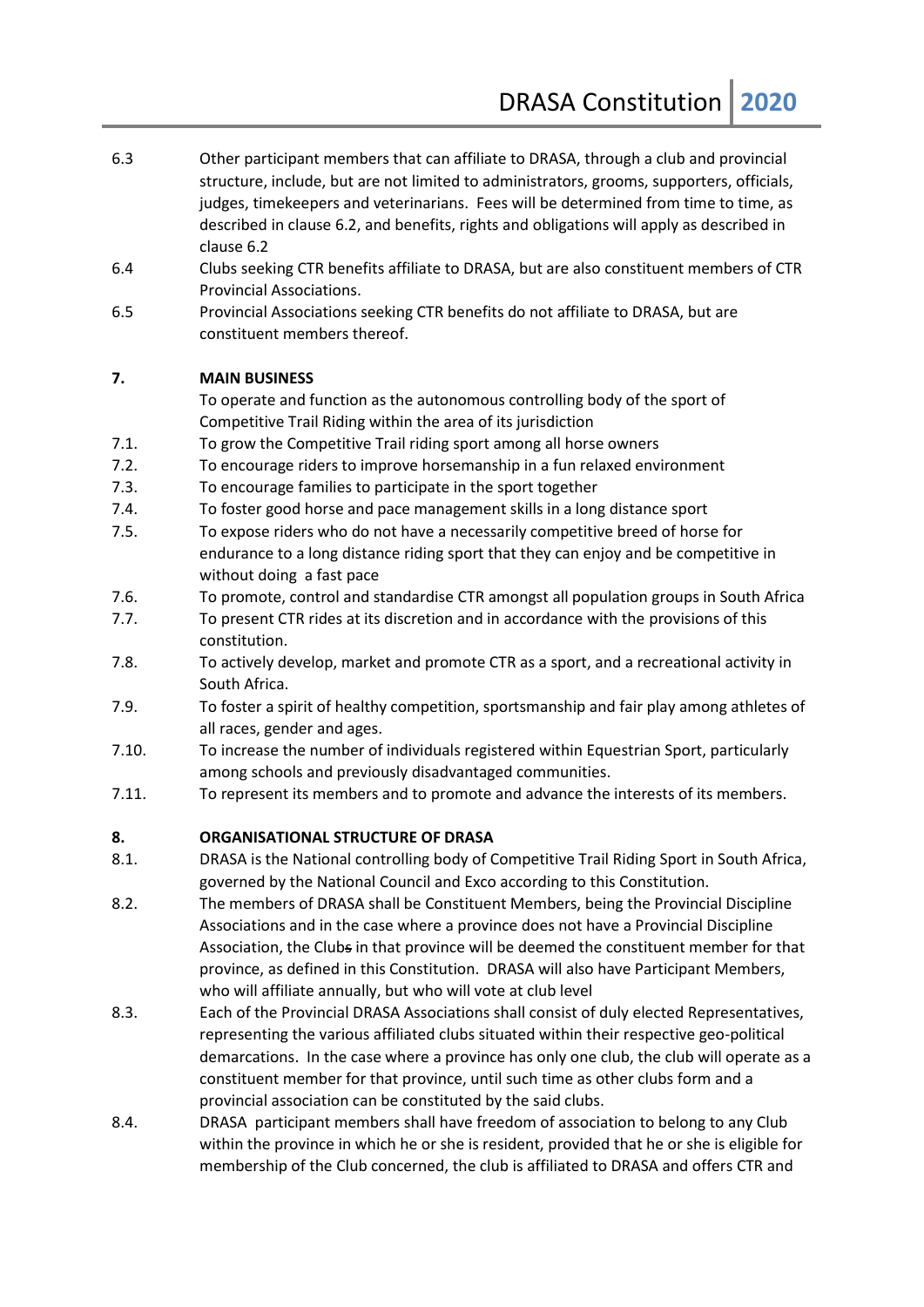with the understanding that any participation in the Disciplines provincial levels will be determined by the geographic locality of the Club of which he or she is a member, in terms of the geopolitical boundaries as determined from time-to-time. All Participants, (including but not limited to competitors, Judges, Officials, Coaches, and Administrators, supporters, grooms, veterinarians and timekeepers) will register annually on or before the 31st of January of each calendar year on the DRASA database.

Department of Sport

National CTR Association (DRASA) operates under Department of Sport

Provincial CTR Associations - constituent members of national CTR Association DRASA. May or may not affiliate to provincial sports confederation through a provincial equestrian federation

Clubs – made up of participant members, and constituent members of Provincial CTR Association. May or may not affiliate to a district sports council through a district equestrian federation

Participants - athletes/competitors, administrators, timekeepers, judges, officials, coaches, supporters, grooms) – members of a club with full voting rights at club level

#### **9. OBJECTS OF DRASA**

- 9.1. DRASA is the National controlling body of Competitive Trail Riding Sport in South Africa, governed by the National Council and Exco according to this Constitution.
- 9.2. To be and to operate and function as the autonomous controlling and administrative body of the sport of CTR within the area of its jurisdiction.
- 9.3. To direct, develop, promote and administer the sport of CTR within the area of its jurisdiction in accordance with sound business and financial principles.
- 9.4. To develop and participate in the sport of CTR, in such a way as to ensure the development of CTR Athletes through constructive coaching and capacity building.
- 9.5. To ensure that the encouragement, promotion, development and administration of the sport of CTR, whether same be at National or Provincial level, is carried out in accordance with the principles of non-racism, by which it is meant that race ethnicity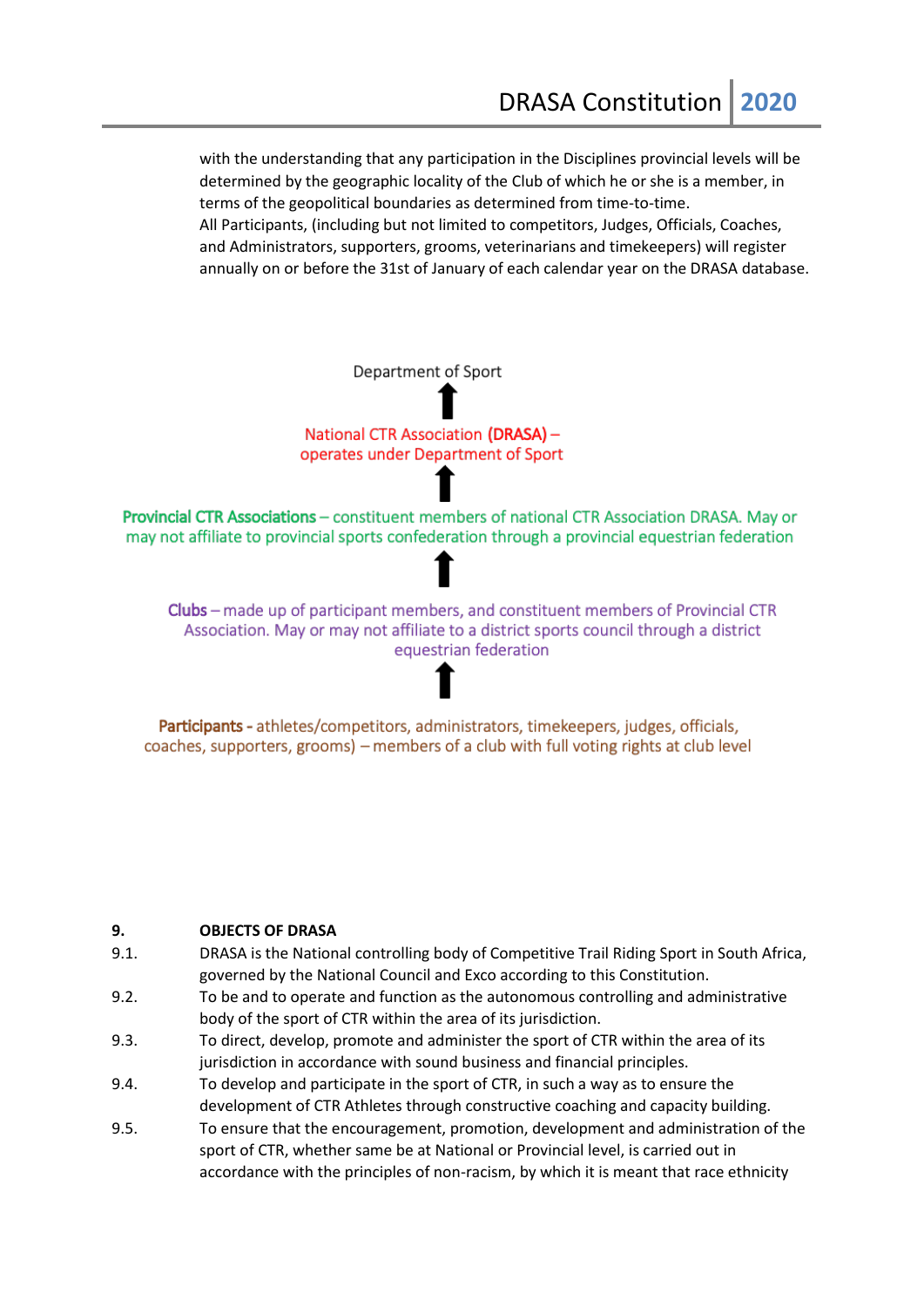and nationality shall not be a basis for discriminating against or of affording privileges to any one person or group of persons

- 9.6. To promote sportsmanship and fair play at all levels of the sport, free of any interference.
- 9.7. To advance the objects of CTR and to associate itself with all such other lawfully constituted Associations and Organisations as shall be decided by DRASA, whether within or without the area of jurisdiction of DRASA and irrespective of whether or not such other Associations or Organisations be connected with the sport of CTR.
- 9.8. To uphold and enforce any code of conduct pertaining to the sport of CTR, and/or any other code of conduct decided upon by DRASA.
- 9.9. To encourage the appointment of coaches at all levels within the Equestrian community.
- 9.10. To select representative Athletes at all levels for participation in any tournaments whether same be local or international.
- 9.11. To award performance colours in terms of the criteria laid down in the Rules and Regulations of the association, be it at district, provincial or national level.
- 9.12. To recognise and accept the jurisdiction, rules and regulations of the SAIDS as well as the code of WADA and the FEI Equine Anti-Doping and Controlled Medication Regulations as may be amended from time to time.
- 9.13. To recognise and accept the impact of the holistic development of children in our sport and to be properly understand and provide the correct environment and conditions for them in order to protect their rights and in order not to risk a potential sacrifice of these rights for the purposes of early specialisation or any other reason. In this respect, we are guided, inter alia by the Children's Act, 2005 (Act No. 38 of 2005) as amended.
- 9.14. DRASA strongly supports the Promotion of Access to Information Act and gives effect to the right to access such information in order to foster a culture of transparency and accountability.
- 9.15. To promote the appointment and education of Judges and Officials.

# **10. POWERS OF DRASA TO CARRY OUT ITS OBJECTIVES**

- 10.1. DRASA shall have all such powers and authorities as shall be deemed necessary or desirable or conducive of achieving any and all of the objectives of DRASA. These powers and authorities shall be exercised by the National Council and/or Exco in accordance with and subject to the provisions of this Constitution. Any of these powers and authorities may be delegated to an Exco member or committee, whether a subcommittee of Exco or a standing committee in terms of this Constitution, for a specific purpose. Without in any way limiting the generality of the foregoing, the powers and authorities of DRASA shall include those set out hereinafter.
- 10.2. To acquire by purchase, exchange, lease, sub-lease, donation or otherwise movable and/or immovable property of any kind.
- 10.3. To sell, let, mortgage, dispose of, give in exchange, turn to account or otherwise deal with all or any part of the property or rights of DRASA
- 10.4. To enter into lawful contracts of any and all kinds necessary to carry out, give effect to or secure the objects of DRASA
- 10.5. From time to time, in accordance with sound business and financial principles to invest the funds of DRASA in such property or assets or other security as may be deemed advisable.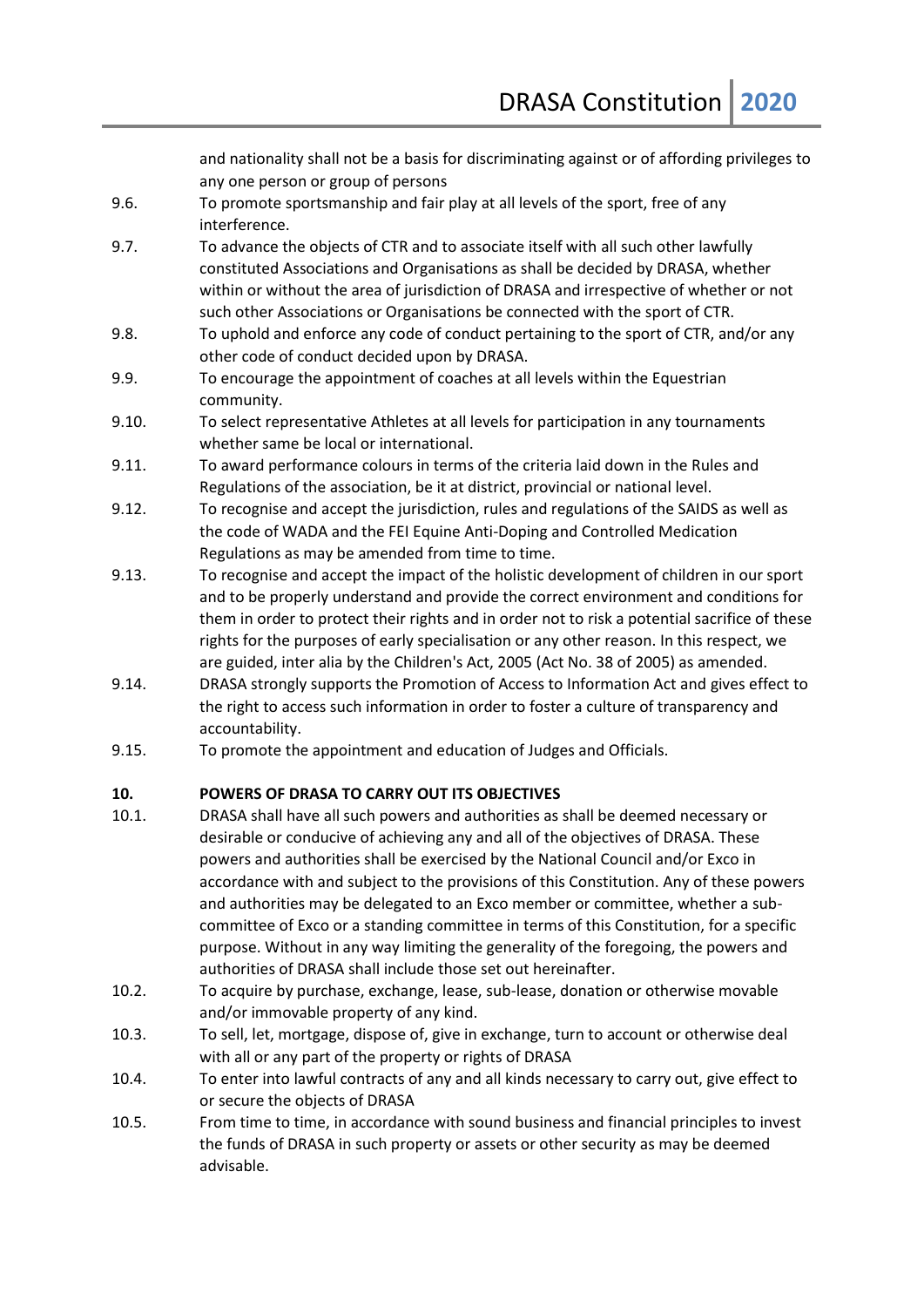- 10.6. To employ, suspend or dismiss and remunerate employees, professional assistants and experts.
- 10.7. To establish and contribute to a pension, annuity, medical and/or other fund for the benefit of its employees and/or the dependants of such employees in accordance with the rules of such fund.
- 10.8. To arrange a pension and medical aid scheme for the benefit of and to grant pensions, allowances, gratuities and bonuses to employees of DRASA, or the dependants of such persons.
- 10.9. To support or subscribe or make donations to any charities or other institutions, clubs, societies and funds.
- 10.10. To pay all or any expenses incurred in connection with the promotion and functioning of DRASA.
- 10.11. To invite the patronage of any person or persons as it may consider advisable.
- 10.12. To insure against losses, damage, risk and liability of all kinds.
- 10.13. To draw, make, accept, endorse, execute, negotiate and issue cheques, promissory notes, bills of exchange, warrants and other negotiable or transferable instruments and to make electronic funds transfers.
- 10.14. To initiate and transact on electronic banking platforms and applications provided by the major banks of the Republic of South Africa subject to their standard terms and conditions
- 10.15. To promote and hold an interest in any trust, company or concern, for the purpose of acquiring all or any of the property and/or undertaking any of the liabilities of DRASA.
- 10.16. To lawfully raise money to fund its ordinary operations, whether by subscription or levies, which are to be paid to DRASA as from the 5th day of January each year from its Members, inclusive of Clubs, tertiary institutions, and/or any other associations or organisations which are affiliated directly or indirectly to DRASA on behalf of the DRASA's athletes/ participants who are members of the bodies referred to above, as well as to obtain lawful funding from any other source, and to recover by legal process monies due by any of the above.
- 10.17. To solicit and accept donations, bequests, grants and contributions for the benefit of DRASA from within as well as outside the borders of the Republic of South Africa.
- 10.18. To affiliate with, contribute or subscribe to bodies with aims similar to the aims of DRASA.
- 10.19. To borrow or raise money and guarantee or otherwise secure the repayment thereof, including by means of a pledge or lien of its assets, and to invest monies upon security, both in such manner and upon such terms as it may think fit.
- 10.20. To make and pass rules, regulations and by-laws and to add to, repeal or alter such rules, regulations and by-laws, with or without penalties, for the carrying out, administration and implementation of this Constitution and the attainment of the objects of DRASA,
- 10.21. To impose fines, to suspend for a period of time pending a disciplinary process, to expel and/or implement any other disciplinary measures on its present or former Members or any Provincial or Club presently or formerly affiliated to DRASA, for any contravention or breach of the provisions of this Constitution or any rule, regulation or by-law, including those of SASCOC, SAIDS and World Anti-Doping Code and recover by legal action or otherwise such fines or compulsory contributions or damages from the body or person concerned. Without in any way limiting the generality of the foregoing,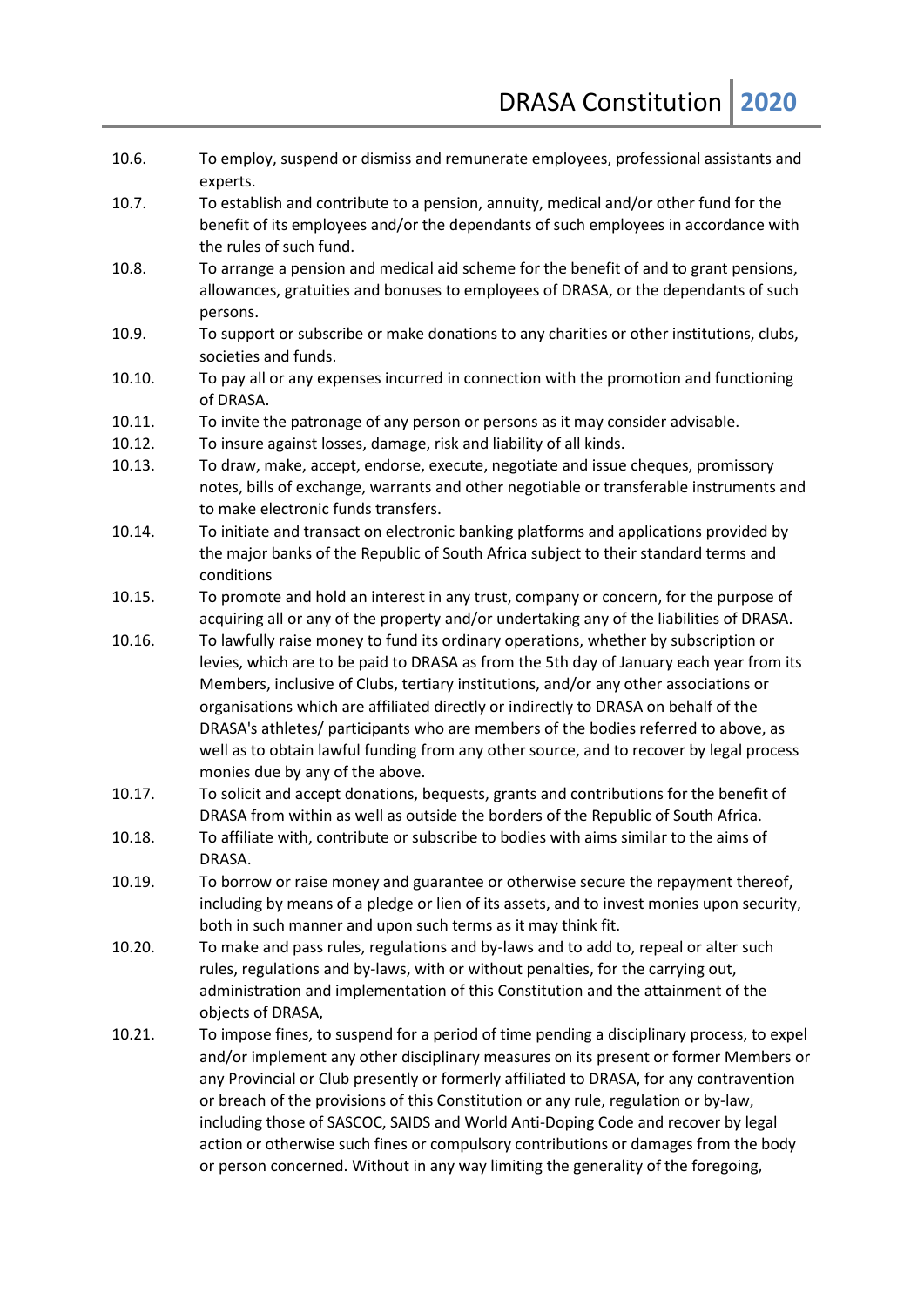DRASA shall have the power to suspend or ban any athlete/participant, Judge, coach or Member or Club from participating in any championship or event.

- 10.22. To take all such action as may be required to enforce fully and effectively all obligations of whatsoever nature and howsoever arising which may be owed to DRASA by its Members, former Members or any other persons or body.
- 10.23. To associate with any State authority or any other foundation, institution, society, trust, entity or person having the same or similar objects to those of DRASA and to enter into any arrangements that may be conducive to the objects of DRASA.
- 10.24. To uphold and ensure that the principles of "no conflict of interest" are strictly complied with and practiced by all.
- 10.25. Notwithstanding anything herein contained, it is recorded that:
	- 10.25.1. DRASA's income and property shall not be distributable to its Members or office bearers except as reasonable compensation for services rendered or upon dissolution in terms of this Constitution;
	- 10.25.2. Members or office bearers shall have no rights in the property or other assets of DRASA solely by virtue of their being members or office bearers;
	- 10.25.3. DRASA is a non-profit and public benefit organisation and will not carry on any business, under taking or trading activity; save to the extent permitted in terms of Section 30 of the Income Tax Act, 1962 as amended.
	- 10.25.4. DRASA shall not have any authority to contract or bind on behalf of any Member or individual without prior written consent.
	- 10.25.5. DRASA shall not be liable for any debts or other liabilities, whether of a contractual or edictal basis, incurred by any Member or individual.
	- 10.25.6. DRASA's financial transactions shall be conducted by means of a banking account or banking accounts opened and maintained by the Treasurer at the direction of the National Council.

#### **CHAPTER 3 — MEMBERSHIP OF DRASA**

#### **11. CLASSIFICATION OF MEMBERSHIP**

DRASA consists of two categories of members, namely:

- **12. Constituent Members** shall be those members as defined by their geopolitical areas and made up of their clubs as set out in this constitution The jurisdictions of Constituent Members shall be limited by the boundaries of the provinces
- **13. Participant Members** shall be the participants of the sport, including but not limited to competitors (athlete and equine in combination), administrators, officials, judges, timekeepers, grooms, supporters and veterinarians.
- **14.** Participant members shall at all times have direct representation on the National Council through their club chairperson and Provincial President.
- **15. Honorary Life Member**. Exco and Members of the National Council shall, from time to time, nominate any individual who has rendered exceptionally meritorious service or outstanding and notable service over a long period of time, to DRASA and/or in the promotion of Equestrian Sport and whom it wishes to recognise and honour as an Honorary Life Member.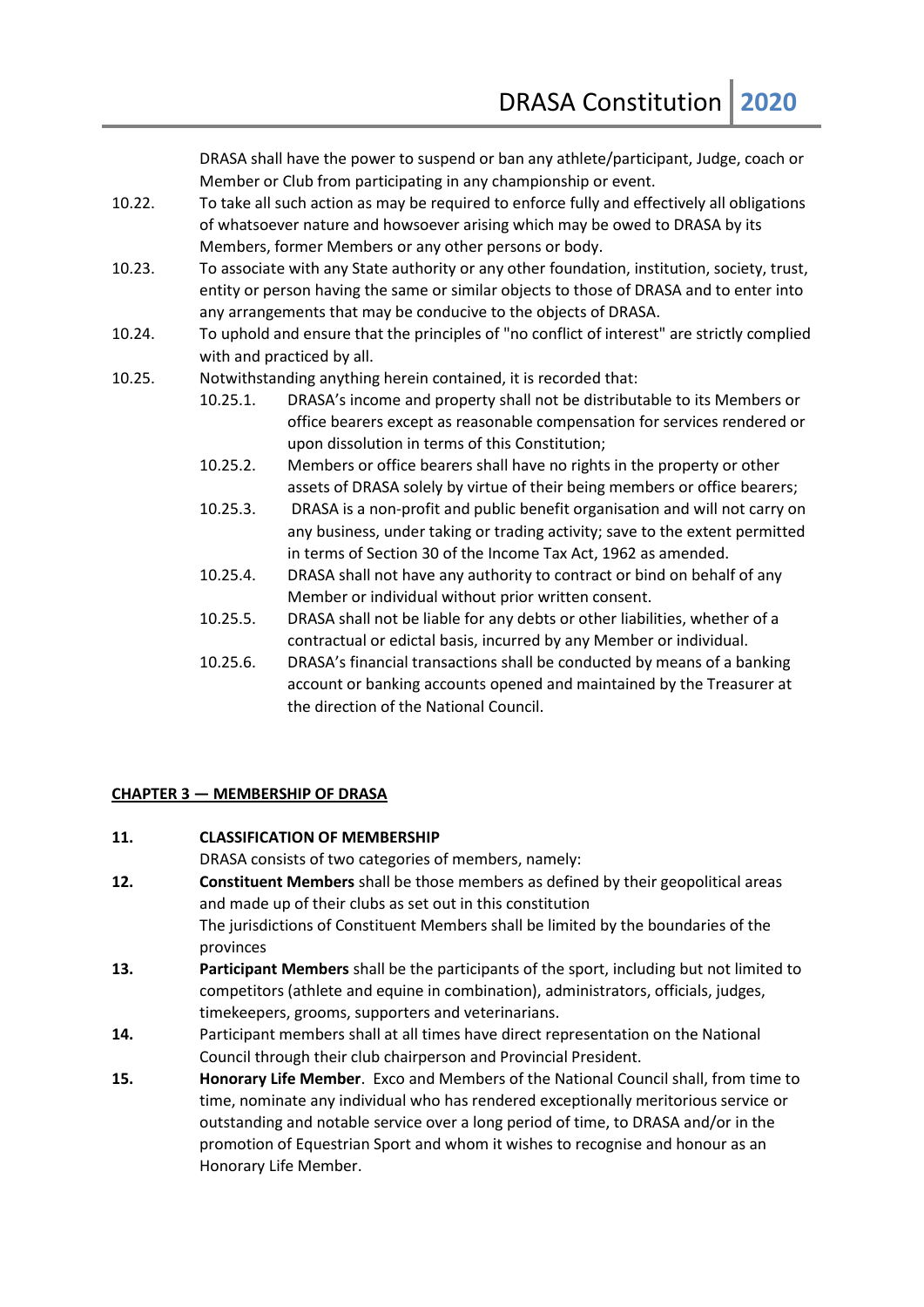#### **16. LIMITATION OF LIABILITY AND INDEMNITY**

- 16.1. Every Member shall be jointly liable with all the other Members for all expenditure incurred in connection with DRASA insofar as third parties are concerned, provided that such liability shall be limited to the sum of any monies then due and payable by such Member to DRASA, by way of subscription or otherwise, and any special levy imposed by the National Council from time to time.
- 16.2. The President, the Vice-President, the Treasurer, all other members of Exco, all officials, servants, agents and persons (natural, corporate or otherwise) acting on behalf of DRASA, or on behalf of a Commission or Committee of DRASA or Sub-Committee of Exco, in terms of this Constitution and under original or delegated powers, shall be and they are hereby indemnified and held harmless against any claim or demand by any third party as a result of any act or omission in the performance of their duties for and on behalf of DRASA, from whatever cause arising, provided such person/s acted in good faith.

#### **17. SUSPENSION AND TERMINATION OF MEMBERSHIP**

- 17.1 Any Association which wishes to become a Constituent Member of DRASA shall apply in writing to DRASA Council to be admitted and shall furnish a copy of its constitution and all such information as DRASA Council may require, in order deciding upon its application.
- 17.2. In deciding whether or not to admit a new Association, DRASA Council shall have regard to such factors as it considers relevant including the number of clubs and CTR Athletes within the jurisdiction of the applicant, clubs run by the applicant, and whether or not the applicant and the clubs within its jurisdiction are committed to the scheme in terms of which levies are paid to DRASA
- 17.3. DRASA Council's decision to admit or refuse any application for membership shall be referred to the next meeting of the Council for ratification.
- 17.4. Constituent Members shall agree upon and define their geographic areas of jurisdiction provided that in the event of dispute and failure to reach agreement, such areas of jurisdiction shall be defined by DRASA Council.
- 17.5. The right of each existing and future Member to have one or more representative teams participate in the various national events and championships which are held or staged under the auspices of DRASA shall be determined by DRASA Council, which may vary such rights from time to time. Provincial and district competitions will be held under the auspices of DRASA, but determination of teams will fall under the jurisdiction of the provincial association
- 17.6. A Constituent member which ceases to operate a viable structure as defined in this Constitution and may ipso facto be suspended from membership and the Council shall decide at its next ordinary meeting whether the membership of such member should be terminated.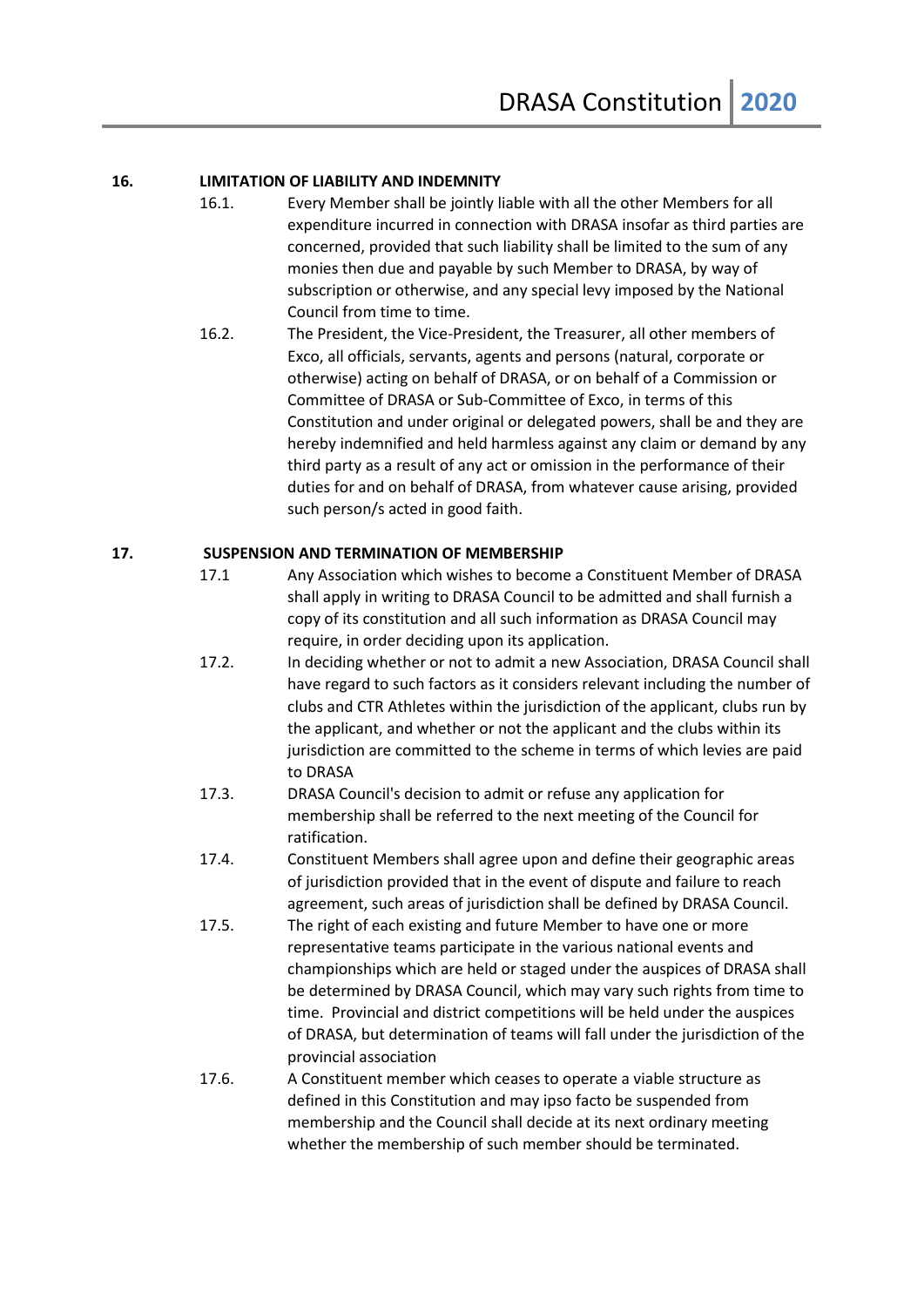17.7. Any member of any classification may, at any time, tender their resignation from DRASA. Such member must give notice by not later than 30 November of each year. Any member so resigning shall continue to be liable for any monies due and owing by such member, to DRASA at the date of their resignation.

# **CHAPTER 4 — DRASA COUNCIL**

# **18. THE DRASA COUNCIL**

- 18.1. Subject to the terms of this Constitution the DRASA Council shall be the highest authority of DRASA and shall determine its policy, decide upon its budget and give directives to the EXCO.
- 18.2. The DRASA Council shall consist of the following persons, each with one vote unless specified otherwise:
	- 12.2.1. The President,
	- 12.2.2. The Vice-President with or without a portfolio
	- 12.2.3. The Treasurer, who shall be an Ex-Officio member
	- 12.2.4. 9 (nine) members made up of a chairman of each of the provincial structures
	- 12.2.5. The Athletes Representative
	- 12.2.6 Secretary General, who shall be an Ex-Officio member
	- 12.2.7 Head DRASA judge, who shall have no vote
	- 12.2.8 Head DRASA timekeeper, who shall have no vote
	- 12.2.9 Head DRASA veterinarian, who shall have no vote
- 18.3. DRASA shall have the right to appoint, where needed, the following sub- committees, or distribute the portfolio among the members of DRASA Council.
	- 12.3.1. National Judges Committee
	- 12.3.2. National Judicial Committee
	- 12.3.3 Finance Committee
	- 12.3.4 National Veterinarian Committee
	- 12.3.5 National Timekeeping Committee
- 18.4 DRASA shall have the right to appoint any other subcommittee that could assist in the achievement of DRASA's overall goals and objectives, as may be decided by the DRASA council from time to time
- 18.5. DRASA Council may co-opt other persons as members in order to discharge specific functions provided that no co-opted member shall have a vote and provided further that although the predominant criterion for co-option shall always be merit, DRASA Council shall, as far as possible, seek to preserve a balance of men and women members.
- 18.6 Members of DRASA Council shall vote on all resolutions by a show of hands.
- 18.7. Members of DRASA Council shall decide on all matters by a simple majority vote.
- 18.8. Each member of DRASA Council shall have 1 (one) vote, and the President of any meeting of DRASA Council shall have a second or casting vote, in the event of an equality of votes, save and except at an Elective Annual General Meeting where the DRASA COUNCIL shall have no vote after item 19.4.8 of the AGM's Agenda.
- 18.9. The chairperson of any meeting of DRASA Council shall be the President, or in his or her absence the Vice President or in his or her absence such other Member of DRASA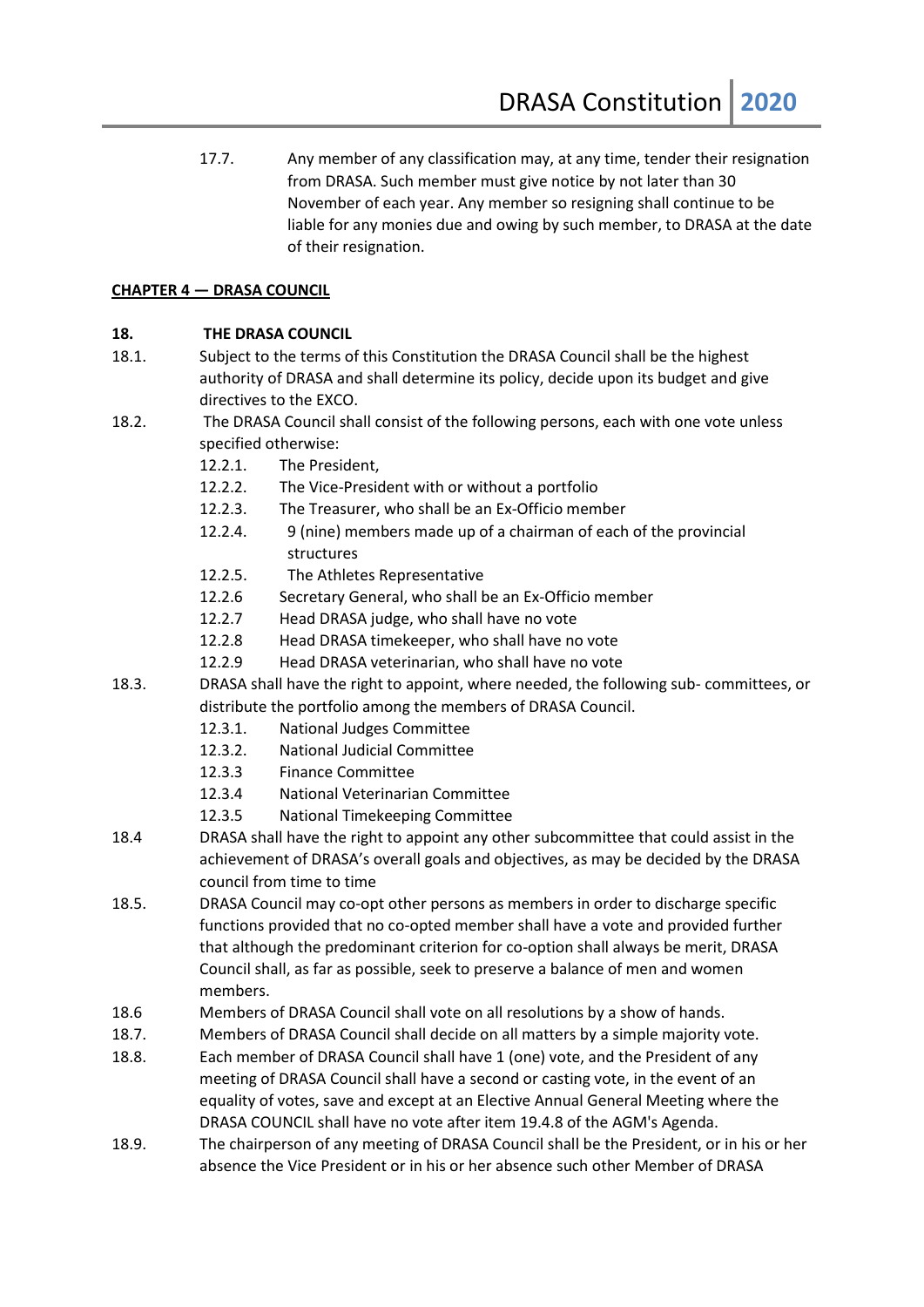Council as shall have been appointed at that meeting by the Members of DRASA Council present and entitled to vote.

- 18.10. No person may serve for more than 4 (four) consecutive years as President, nor may any person serve for more than 4 (four) consecutive years as Vice-President.
- 18.11. DRASA Council shall meet not less than twice (2 times) per annum.
- 18.12. A quorum shall consist of 50% (fifty per centum) plus 1 (one) of the Ordinary Members in good standing.
- 18.13. Should there is not a quorum present at the appointed time and place for any meeting of DRASA Council or if there is not a quorum present during the whole of the meeting until proceedings have been duly concluded and declared by the chairperson of that meeting to have been concluded, such meeting shall stand adjourned for 30 minutes; and at such adjourned meeting those members of DRASA Council present and entitled to vote shall constitute a quorum and may transact the business of that meeting.
- 18.14. Except where otherwise stated herein and subject to the provisions of this constitution, DRASA Council shall be vested generally with all such powers and authorities as are necessary to promote and attain the objects of DRASA and, without in any way limiting the generality of the afore-going, DRASA Council shall have all such powers and authorities as are necessary to carry out the duties and functions referred to in paragraph 18.16.
- 18.15. 18.15.1. DRASA Council shall control all major expenditure of the funds of the Association and shall not incur any liability nor enter into any commitment which cannot be discharged out of the funds of the Association.
	- 18.15.2. No payment made on behalf of DRASA shall be valid unless signed by any 2 (two) of the President, the Vice-President, the Treasurer, or any other employee of DRASA who has been authorised by DRASA Council to have signing powers provided that it shall not be competent for the two signatures to be those employees of DRASA.
	- 18.15.2. DRASA Council shall be entitled to make any regulations, policies and bylaws and all such policies, by-laws or regulations necessary to promote the aims and objects of the Association and shall be binding upon members. Such regulations, policies and by-laws shall take effect as prescribed and further shall be ratified at the next OGM or AGM.
	- 18.15.3. DRASA Council may delegate the exercise of any of its powers and functions to a sub-committee of DRASA.
- 18.16. In addition to the foregoing, DRASA Council shall:
	- 18.16.1. Undertake and perform all such duties and functions as shall be decided by the Council;
	- 18.16.2. consider and, if thought fit, approve the separate constitutions, by-laws, rules, policies and regulations of each Member, and any amendments or alterations thereto;

Generally undertake and perform all such duties and obligations as are reasonably required to achieve the object of DRASA and to implement the policies to be followed by DRASA;

- 18.16.3. formulate recommendations and resolutions for the consideration of the Council and to prepare the agenda for Council meetings;
- 18.16.4. subject to the provisions of the Constitution, make, amend, vary, repeal and enforce rules, by-laws, policies and regulations;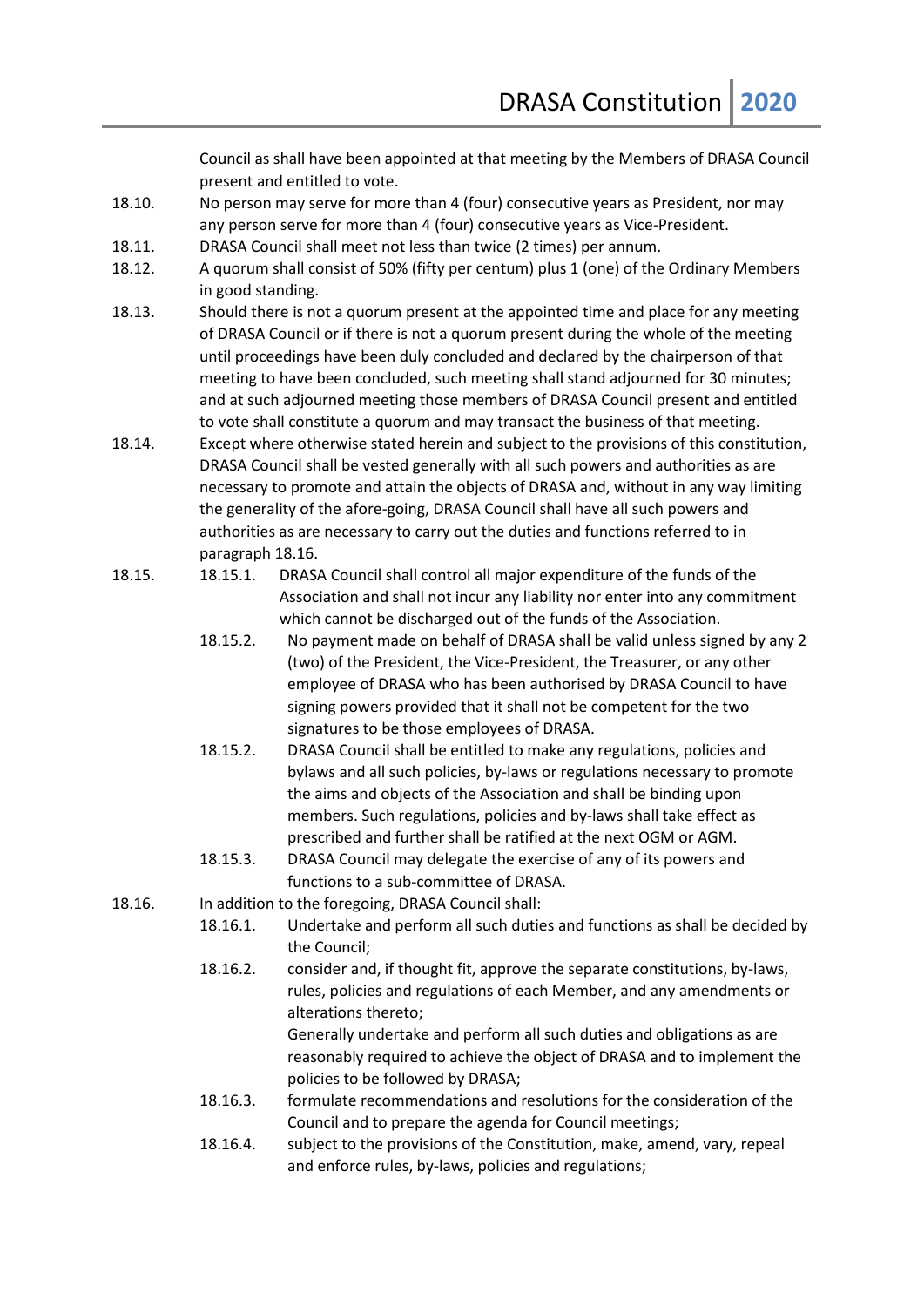- 18.16.5 conduct disciplinary proceedings in respect of any infringement of this constitution or the by-laws, policies, rules or regulations or any agreement between any participant and DRASA or the rules of the sport and to impose sanctions whether by way of fines, or suspension or banning/ exclusion from participating in any championships, event or event held or being conducted under the auspices of DRASA or the activities of DRASA or by way of withdrawing monies for which any person would otherwise be eligible. For the purposes of this Constitution, all events and championships of whatsoever nature organised and/or run by Members of DRASA shall be deemed to be under the auspices of DRASA;
- 18.16.6. Impose and collect levies, subscriptions, dues and imposts;
- 18.16.7. Arrange, control, regulate and promote national events, championships and any other forms of competition;
- 18.16.8. Employ any person upon such terms and conditions as shall be decided and, when considered necessary or desirable, terminate the employment of any such person;
- 18.16.9. Decide upon and resolve any dispute between any Members, and/or Club, and/or persons who are members of such clubs;
- 18.16.10. Subject to 12 above, determine the area/s or jurisdiction of Members and vary or alter such areas from time to time when necessary
- 18.16.11. Co-opt any person to DRASA Council as may be required to achieve the objects of DRASA or fulfil any purpose incidental thereto;
- 18.16.12. form sub-committees, consisting of one or more persons, for any purpose incidental to the objects and powers of DRASA and, subject to the constitution, by-laws, policies, rules and regulations, delegate such of its powers to such sub-committees as may be required;
- 18.16.13. appoint special advisers and consultants, for any purposes, and terminate such appointment/s;
- 18.16.14. Accept or reject any application for membership subject to ratification by the Council;
- 18.16.15. open accounts with any recognised commercial banking or financial institution and invest any funds of DRASA and pay any such funds to any person (natural, corporate or otherwise) who has a valid claim for payment against DRASA;
- 18.16.16. Ensure that full and proper books of accounts are kept in accordance with sound accounting principles;
- 18.16.17. ensure that the said books of account and all records of DRASA's finances and assets are duly certified each year as soon as is practicable after the financial year end of DRASA which shall be 31 December of each year and that annual financial statements are prepared;
- 18.16.18. deal with any question or issue arising out of or relating to or incidental to non-racialism;
- 18.16.19. Deal with any question or issue arising out of or relating to or incidental to non-sexism or discrimination on any grounds as referred to in this Constitution;
- 18.16.20. Actively manage Development and Transformation and to address any question or issue or matter concerning or incidental to development and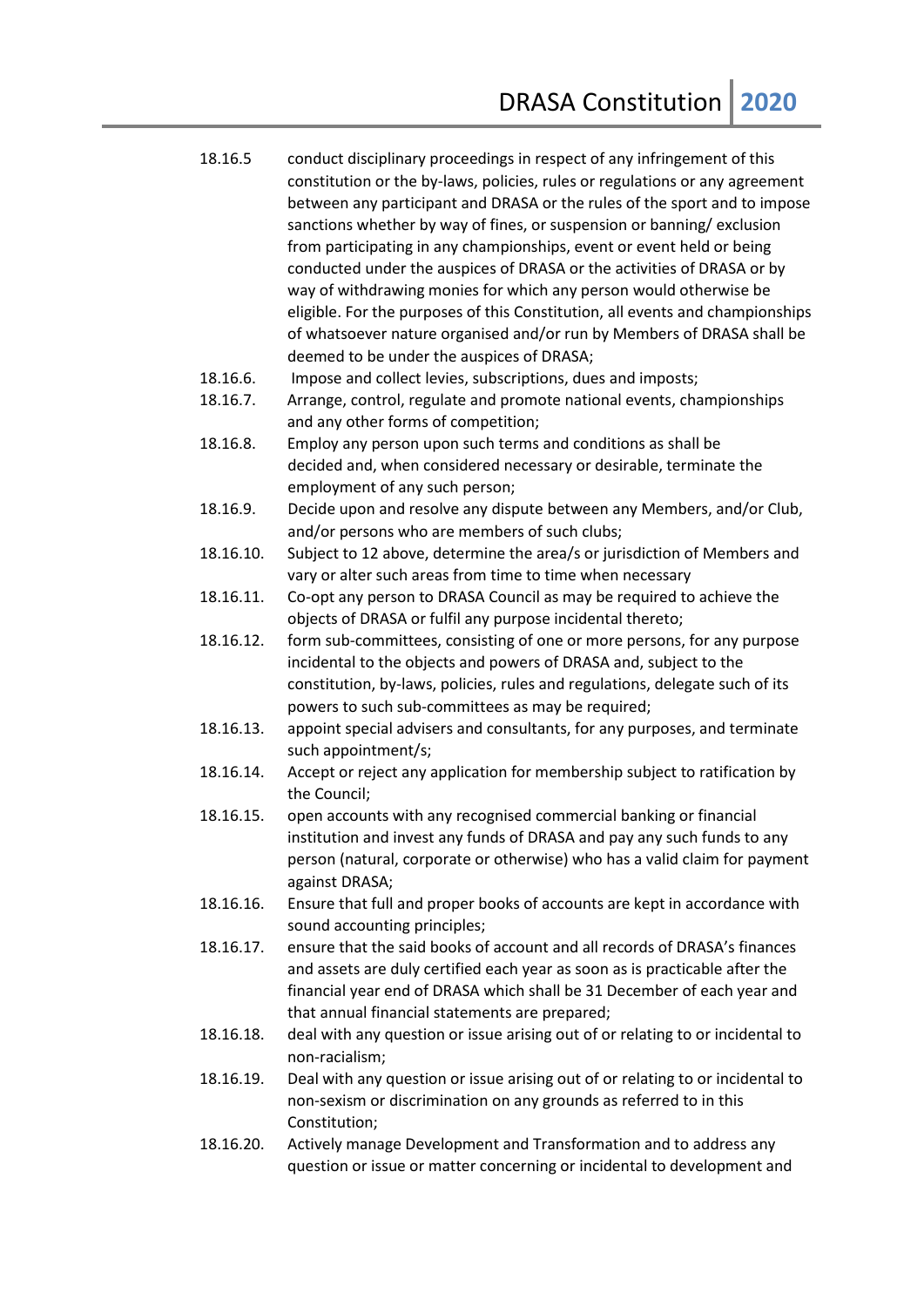transformation including budgeting for and expenditure on development and transformation;

- 18.16.21. Approve the employment and termination of employment of staff by DRASA including all matters incidental thereto and the review from time to time of all existing contracts of employment of staff and all matters incidental thereto;
- 18.16.22. Decide any question, issue or matter relating to logo's emblems, colours, or anthems for DRASA;
- 18.16.23. make recommendations on any question or issue relating to the affiliation to, or disaffiliation from, any macro or other body;
- 18.16.24. decide any question or issue relating to the use of DRASA facilities and/or other facilities incidental thereto and/or the standard thereof;
- 18.17. DRASA Council's jurisdiction shall not be limited to dealing with such matters as are referred to it but shall include the power and capacity to be proactive and initiate such enquiries and/or take such steps as DRASA Council seems fit.
- 18.18. It is recognised that it is desirable for all provincial bodies themselves to negotiate and achieve unified provincial bodies. Notwithstanding this, DRASA Council shall have the right and power to be proactive and to take such steps as it may to facilitate unity as may seem fit to ensure that any difficulties or problems in the way of unity in any province shall be overcome.
- 18.19. Any member of DRASA Council who, without having first obtained leave of absence from DRASA Council, shall otherwise than in circumstances beyond his or her control, not attend 3 (three) consecutive meetings of DRASA Council, of which meetings due notice has been given, shall be deemed to have resigned from DRASA Council.
- 18.20. No member of DRASA Council shall be entitled to any remuneration, but all members of DRASA Council shall be entitled to be refunded any disbursement incurred by any such member in fulfilling any duties or functions as shall be approved in advance by the DRASA Council.
- 18.21. Any Member, of any classification, shall be entitled to have a representative attend and speak at any meeting of DRASA Council; provided such Member shall have submitted written notification to the President of such intention and the full details of any matter such member is desirous of raising at such Meeting, not less than 10 (ten) calendar days prior to the date of such meeting.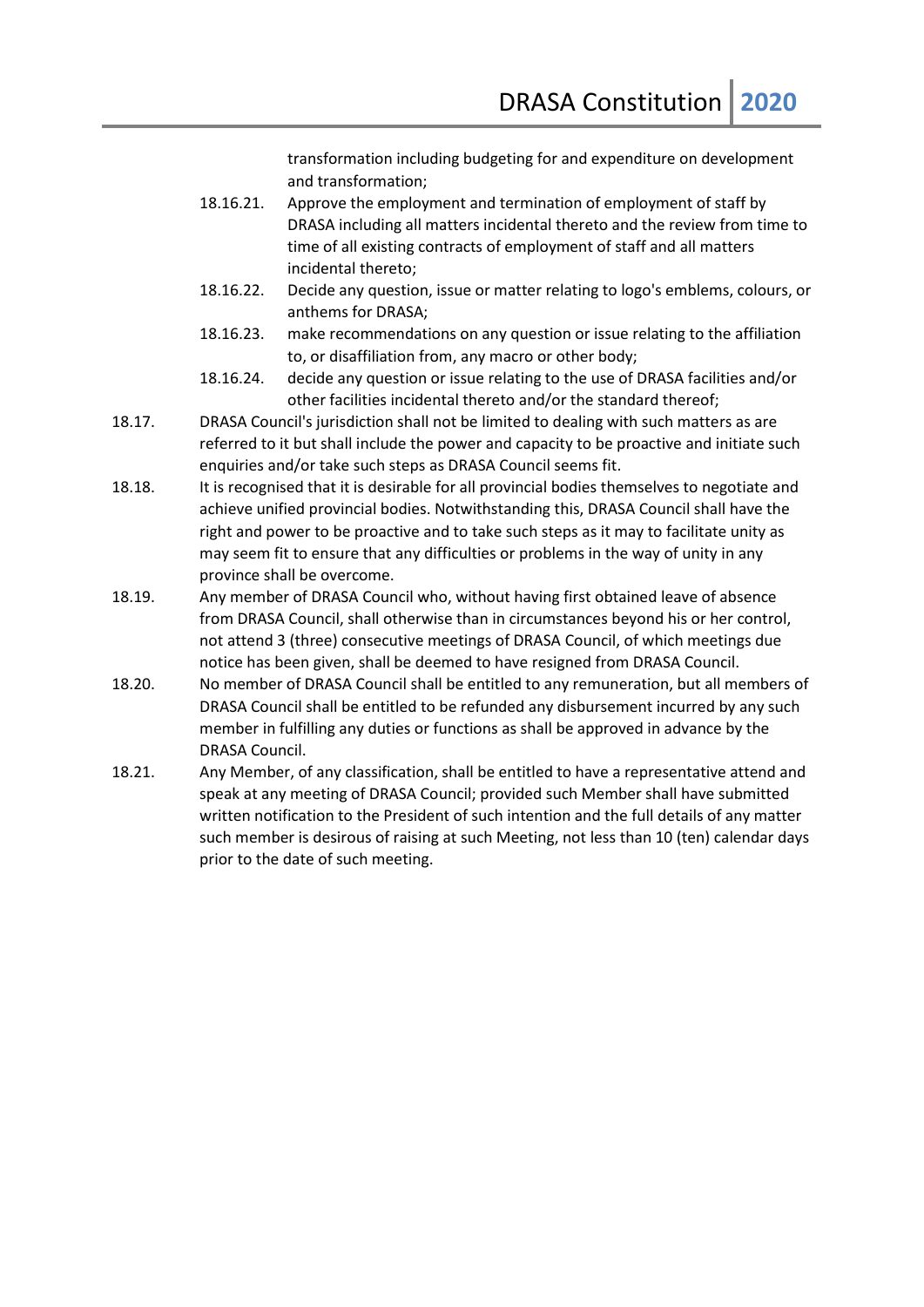# **DRASA Council**

| <b>Office Bearers</b>                                                       | President                     | <b>Vice President</b>    |                      | <b>Treasurer</b>       | <b>Secretary General</b><br><b>Free State</b> |
|-----------------------------------------------------------------------------|-------------------------------|--------------------------|----------------------|------------------------|-----------------------------------------------|
| Constituent<br><b>Members</b><br>(representing                              | <b>Western Cape</b>           | <b>Eastern Cape</b>      | <b>Northern Cape</b> |                        |                                               |
| Participating<br>Members)                                                   | Mpumalanga                    | Kwazulu Natal            | <b>North West</b>    | Gauteng                | Limpopo                                       |
| Athlete<br>Representative<br>(representing<br>Competitors)                  | <b>Athlete Representative</b> |                          |                      |                        |                                               |
| Technical<br>Representatives<br>(representing<br>technical<br>competencies) | <b>Head Judge</b>             | <b>Head Veterinarian</b> |                      | <b>Head Timekeeper</b> |                                               |

#### **19. ANNUAL GENERAL MEETING ("AGM")**

- 19.1. An AGM shall be held once in every year provided that not more than fifteen months shall elapse between one AGM and the next.
- 19.2. The EXCO shall decide the date, time and place on which each AGM shall be held, provided that unless there is good reason to the contrary, it shall be held at a venue to be determined by the EXCO or at such other place as EXCO may determine and that the AGM is held in within 3 (three) months from the end of the financial year.

19.3. The following persons shall be entitled to attend and speak at the AGM:

- 19.3.1. All members of DRASA Council
- 19.3.2. Not more than 1 (one) representative of each ordinary Member, 1 (one) Representative of the Athletes Representative
- 19.3.4. All Honorary Life Members
- 19.3.5. Any other person who may be invited by DRASA Council to do so.

19.4. The business to be transacted at an AGM shall be:

- 19.4.1. To read the notice convening the Meeting
- 19.4.2. To confirm the Minutes of the previous AGM and SGM's and to consider Any matters arising therefrom
- 19.4.3. To receive and consider the Annual Report of the President, for the period since the date of the previous AGM
- 19.4.4. To adopt with or without modification, the certified annual financial statements for the period since the date of the previous AGM, provided that if not so adopted, the Annual Financial Statements shall stand for consideration and adoption, with or without modification, or rejection by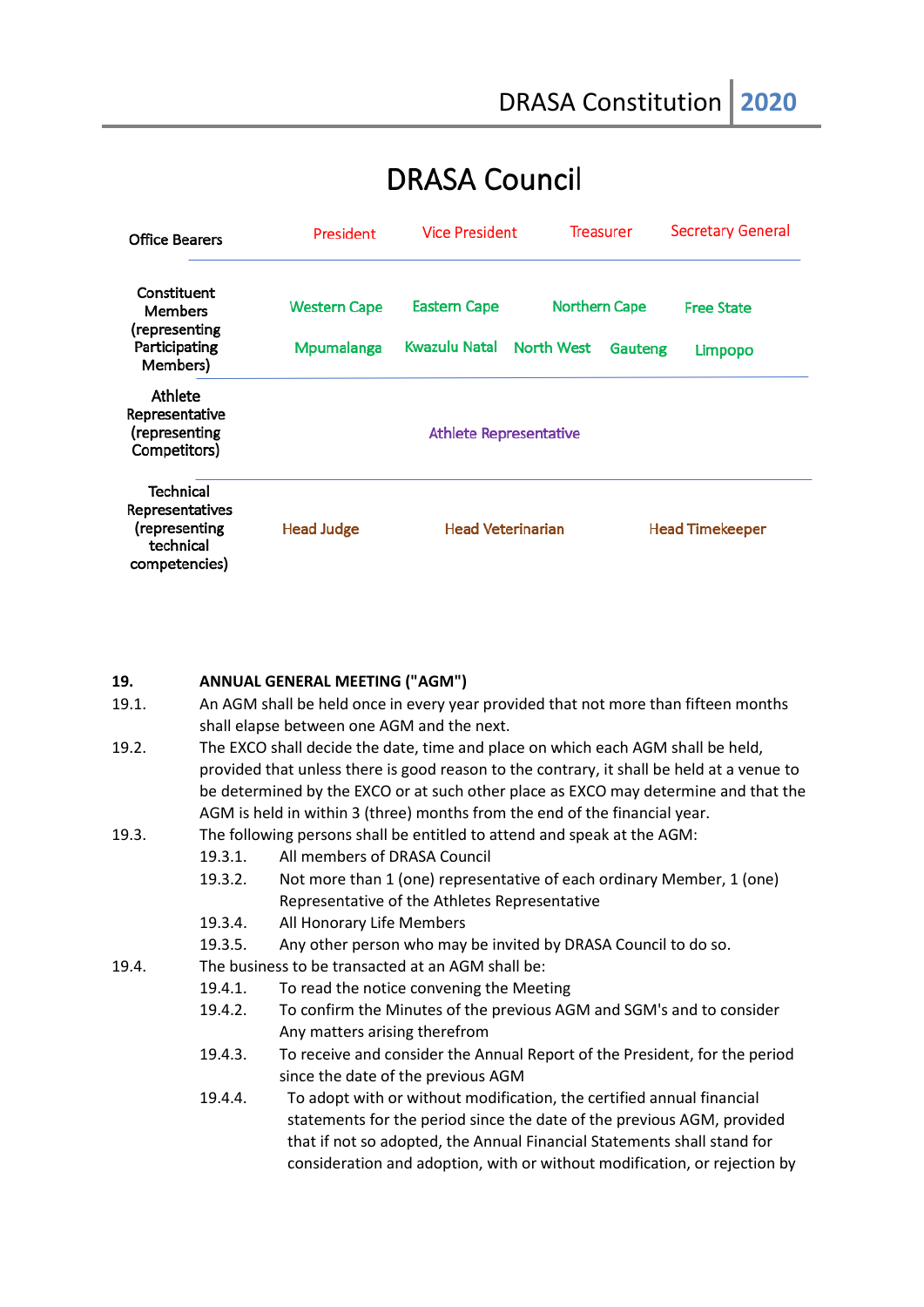the Council at an SGM, OGM or by the DRASA Council as per the decision of the AGM

- 19.4.5. To consider and to adopt with or without modification, or to reject any recommendations of DRASA Council
- 19.4.6. To consider all nominations by DRASA Council of persons to be Honorary Life Members and to accept or to reject any such recommendation or nomination
- 19.4.7. To elect the DRASA Council, An independent electoral officer needs to be appointed for each election; this person will receive nominations and oversee the election process.
- 19.4.8. To discuss and consider any matter of which 15 (fifteen) days written Notice has been given.
- 19.5. Notice of each AGM shall be sent to all the Members, Members of DRASA Council and Honorary Life Members not less than 30 (thirty) calendar days prior to the date of the AGM.
- 19.6. Not less than 15 (fifteen) calendar days prior to the date of any AGM, copies of the Agenda for the AGM and the Annual Financial Statements for the financial year preceding the date of the AGM shall be disseminated to all Members and Honorary Life Members by post, and/or by hand, and /or by fax, and/or by electronic mail.

# **20. SPECIAL GENERAL MEETINGS ("SGM's")**

- 20.1. An SGM of Members shall be convened:
	- 20.1.1. By resolution of DRASA Council, or
	- 20.1.2. By resolution of the EXCO, or

20.1.3. Upon the written requisition of not less than 50% (fifty per centum) plus 1 (one) Constituent Members, in good standing, addressed to the President and delivered to the National Office provided that such written requisition shall state the exclusive purpose for which the SGM is to be called and the text of the motion to be put to the meeting.

- 20.2. Within 14 (fourteen) calendar days after receipt of the resolution or requisition the President shall send written notification to all Members, which notice shall specify the time, date and place of the SGM, which time, date and place shall have been determined by EXCO provided that the date shall not be less than 21 (twenty-one) calendar days and not more than 7 (seven) calendar days after the date of posting dissemination of the notification, together with written notification of the purpose of and measures to be transacted at the SGM and the text of motions to be put to and considered by the meeting.
- 20.3. No business other than that stated in the notification shall be transacted at the SGM.
- 20.4. Only the persons referred to in 19.3 as in an AGM shall be entitled to attend and speak at the SGM's.

# **21. ORDINARY GENERAL MEETINGS ("OGM's")**

- 21.1. An OGM of Members shall be convened:
	- 21.1.1. By resolution of DRASA Council, or
	- 21.1.2. By resolution of the EXCO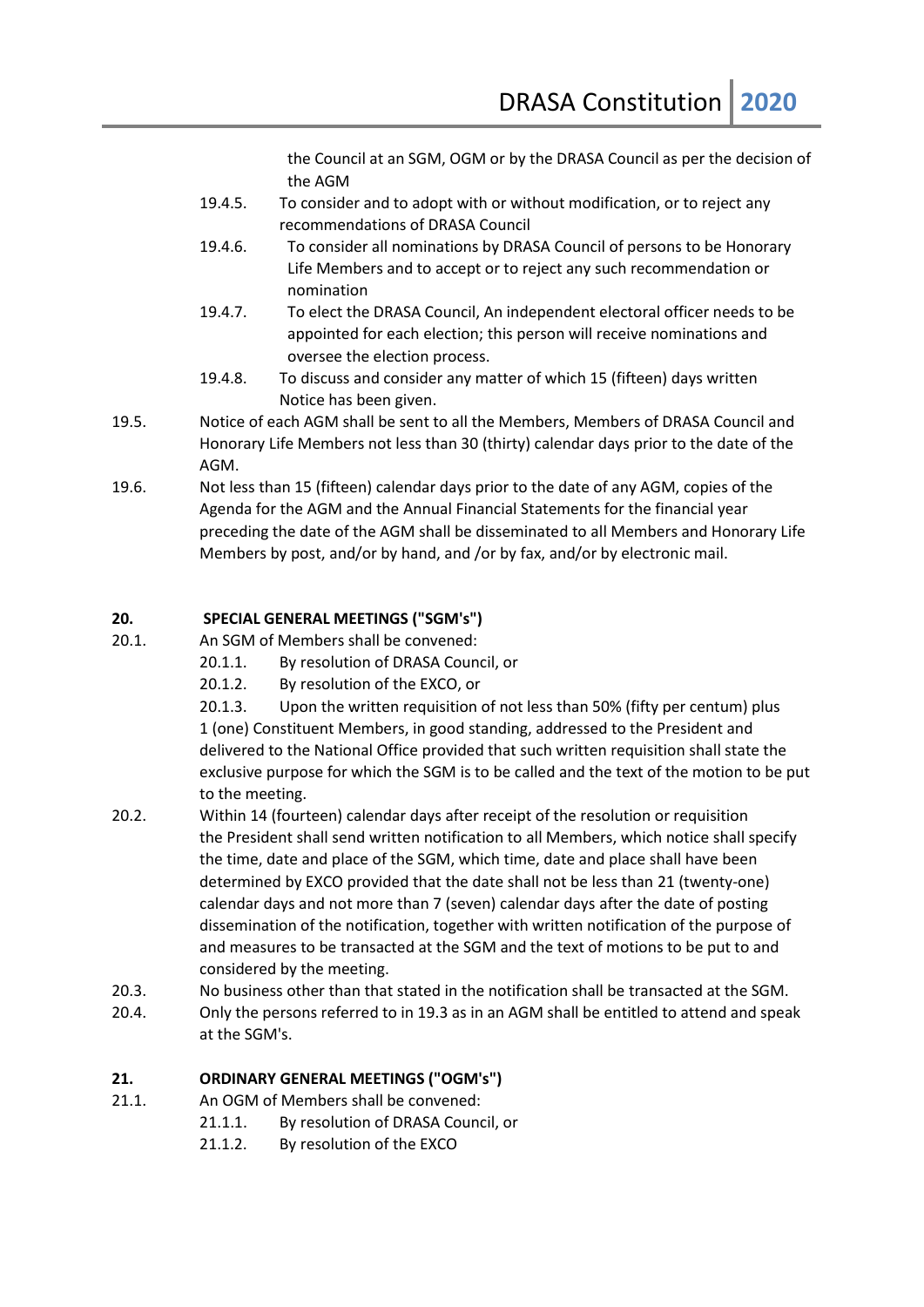- 21.2. An OGM of the Council shall be held on such date and at such place as the EXCO shall determine provided that unless there are good reasons to the contrary.
- 21.3. The following persons shall be eligible to attend and speak at meetings of the Council:
	- 21.3.1. All the persons referred to in clause 19.3 save those referred to in subclauses 21.4.
- 21.4. Notwithstanding anything to the contrary herein, no Honorary Life Member shall be entitled to attend or speak at the OGM but may do so upon the invitation of DRASA Council.
- 21.5. Notice of any OGM of the Council shall be sent not less than 21 (twenty-one) calendar days before the date of such meeting which notice shall be accompanied by a proposed agenda as recommended by EXCO.
- 21.6. The text of any motion which any Member wishes to be put to and considered by any OGM shall be received not less than 15 (fifteen) calendar days prior to the date of such meeting by the National Office who shall disseminate it by post and /or by hand, and/or by fax, and/or by electronic mail, together with the final agenda to all Ordinary Members, Special Member and Associate Members, not less than 10 calendar days prior to such date.
- 21.7. The business to be transacted at the OGM shall be:
	- 21.7.1. To read the notice convening the meeting;
	- 21.7.2. To table and confirm, with or without amendments, or to reject the minutes of the previous OGM as the case may be, as well as the minutes of any SGM held in the interim, and to consider any matters arising here from;
	- 21.7.3. To consider and to adopt, with or without modification, or to reject, any Resolution of which due notice has been given;
	- 21.7.4. To consider and to adopt with or without modification or to reject the budget for the ensuing year: this shall have been prepared by the Treasurer and considered and recommended to the DRASA Council by the EXCO;
	- 21.7.5. no resolution which has the effect of creating, amending or repealing a bylaw, policy, regulation or standing rule, shall be binding unless the notice thereof has been given in terms of 21.5 hereof or such resolution has been ratified at the next EXCO meeting.

# **22. GENERAL PROVISIONS RELATING TO AGM's, OGM's AND SGM's.**

- 22.1. The following provisions shall apply to all AGM's, OGM's and SGM's.
	- 22.1.1. AGM's, OGM's and SGM's shall, subject to the terms of this constitution, be held at such time and place as shall be decided by DRASA Council or the EXCO.
	- 22.1.2. The chairperson of any AGM, OGM, or SGM shall be the President or in his or her absence the Vice-President, or in his or her absence such other person as shall be elected for that purpose by the Members or the representative of the Members present at the Meeting and entitled to vote.
	- 22.1.3. Each member of DRASA Council shall have 1 (one) vote and the Chairperson of any meeting shall have 1 (one) vote second or casting vote, only in the event of an equality of votes.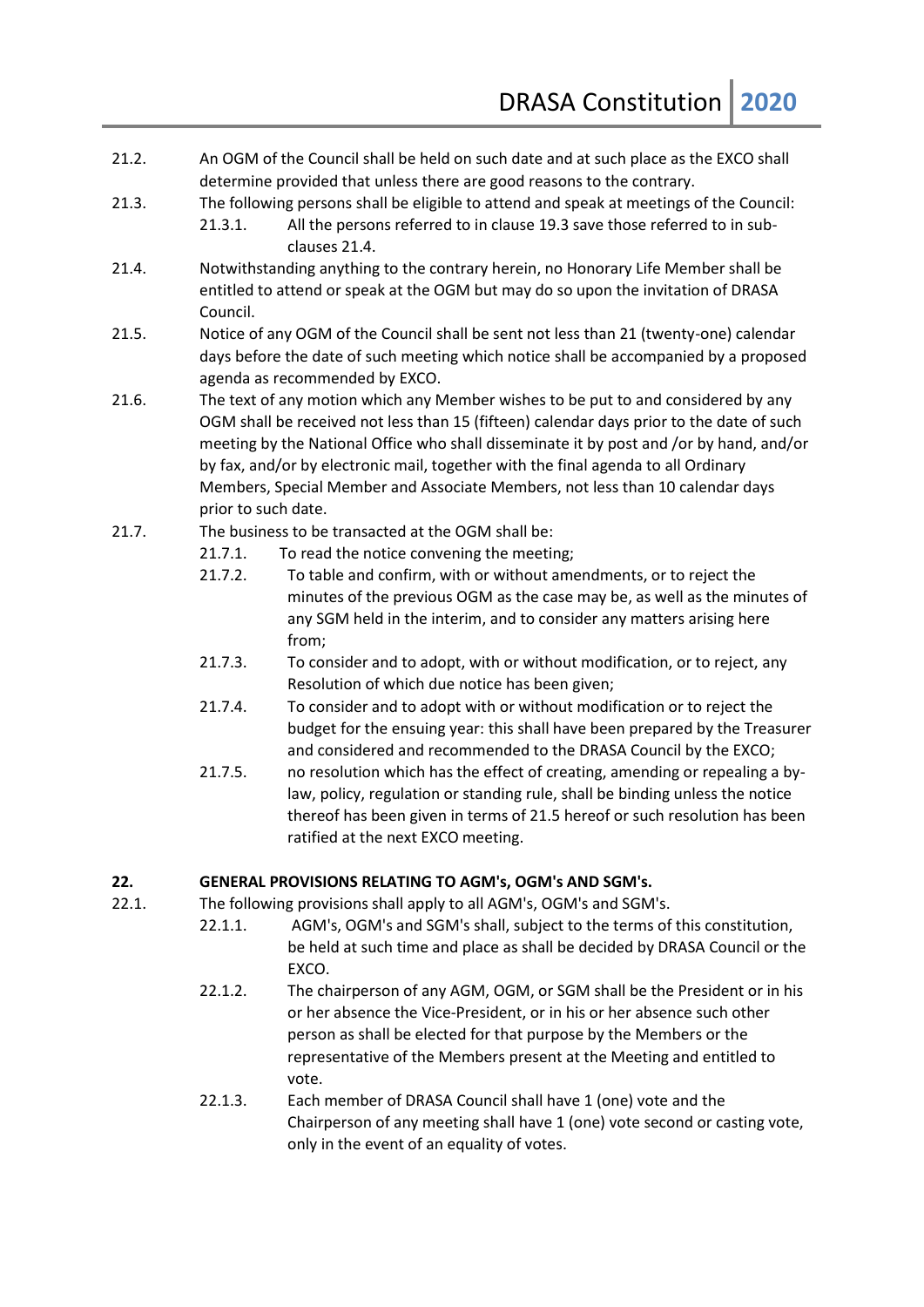- 22.1.4. A quorum shall consist of 50% (fifty per centum) plus 1 (one) of the Ordinary Members in good standing.
- 22.1.5. If a quorum shall not be present at the place of the meeting within 30 (thirty) minutes after the time set for commencement of the meeting, or if the Member is not present during the meeting, until the proceedings have been duly declared to have been concluded so by the Chairman, the meeting if convened upon the requisition of Ordinary Members, shall be dissolved; in any other case, it shall stand adjourned by 30 minutes, and at such adjourned meeting the Ordinary, Special and Associate Members that are present or their representatives that are present and entitled to vote, shall constitute a quorum and may transact the business of that meeting.
- 22.1.6. Voting shall be on a show of hands unless a poll be demanded by Members or representatives of Members, of not less than 40% (forty per centum) of Members and representatives, entitled to vote, and in such event, the poll shall be conducted in such manner as the Chairperson of the meeting shall decide.
- 22.1.7 Attendance via digital means such as Skype or Video Call will be allowed, in order to minimise travel costs to members

#### **CHAPTER 5 — DRASA EXECUTIVE COMMITTEE ("EXCO")**

#### **23. EXCO**

- 23.1. The DRASA Council will appoint an Executive Committee at an AGM, SGM or OGM, comprising of:
	- 23.1.1. Office Bearers namely The President, Vice President, Treasurer and Secretary General
	- 23.1.2 The Athletes Representative
	- 23.1.2. Between One (1) and Three (3) representatives from the Constituent Members of DRASA Council duly elected by Council. The Constituent Members shall elect a Representative in the ratio of 1 Representative to represent 3 Provinces.
- 23.2. The EXCO shall meet at least 10 (ten) times a year.
- 23.3. The EXCO with the support of the Judicial Committee will function as the decisionmaking body around policy matters and shall be empowered to take decisions and to immediately undertake any action required of the Rules and Regulations of DRASA.
- 23.4. The EXCO shall appoint an independent Judicial Committee to deal with all disciplinary matters relating to the Membership and/or their individual members.
- 23.5 The President may call on any member of DRASA Council to attend an EXCO Meeting.
- 23.6 The minutes of the EXCO Meetings must be distributed to all members of DRASA Council.
- 23.7. The membership and representation of any sub-committee shall be decided and approved by DRASA Council.
- 23.8. Each sub-committee shall, subject to the provisions of this Constitution and to the policies, by-laws, rules and regulations of DRASA, perform such duties and functions as are delegated to it by DRASA Council.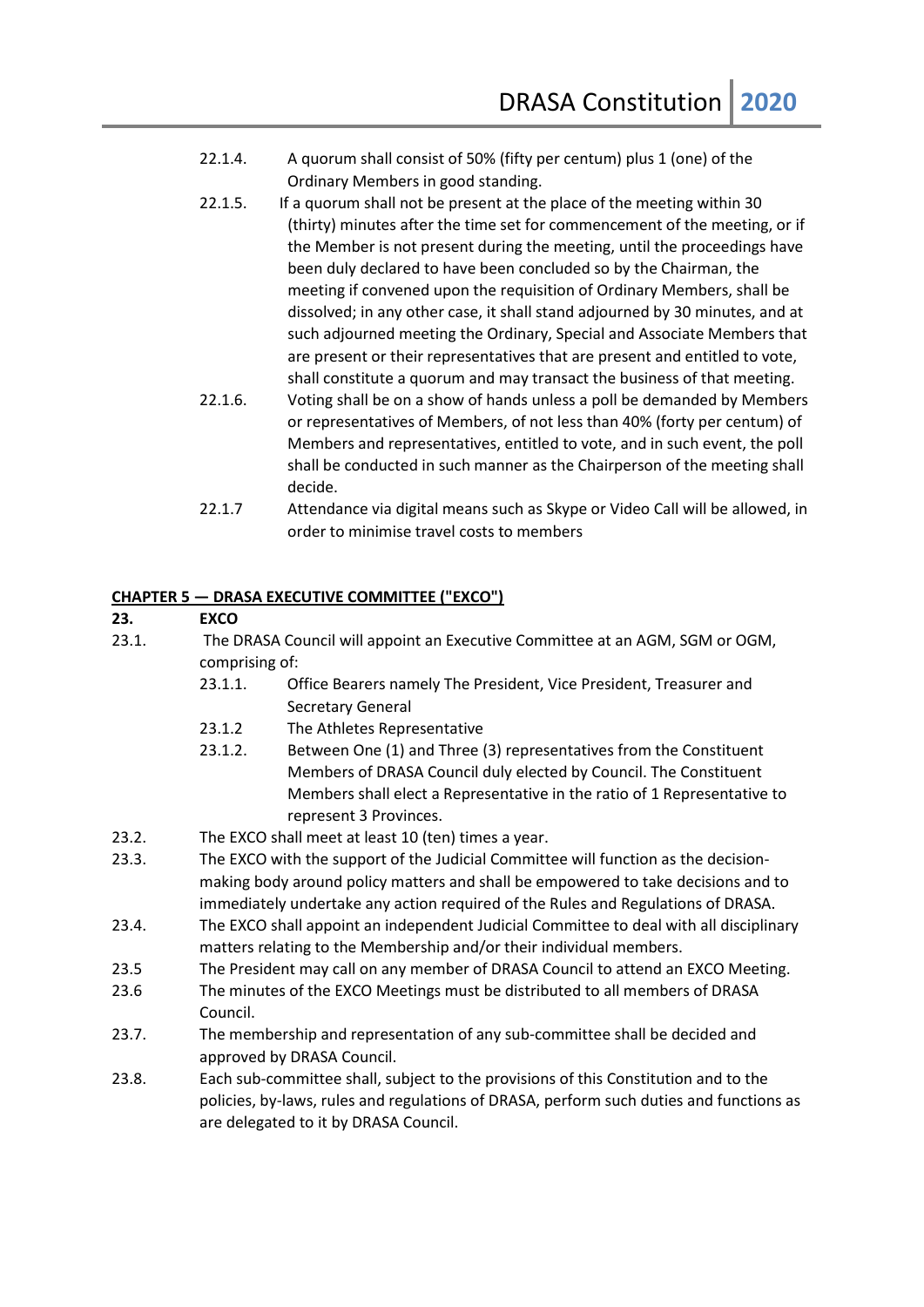#### **24. POWERS OF EXCO**

- 24.1. Exco shall perform inter alia the following functions:
	- 24.1.1. The administrative functions of DRASA shall be the responsibility of Exco. In addition, Exco shall deal with any matters referred to it by the DRASA Council and shall report to the National Council;
		- 24.1.2 Exco shall decide on the executive structures and administrative procedures of DRASA as may be required from time to time;
		- 24.3.3 Exco controls and oversees the work of its own management committee, as well as the work of all Commissions and Technical Committees and has to ratify all their decisions.
- 24.2. Members of Exco shall vote on all resolutions by a show of hands.
- 24.3. Members of Exco shall decide on all matters by a simple majority vote.
- 24.4. Each member of Exco shall have 1 (one) vote and the Chairperson of any meeting of Exco shall have a second or casting vote, save and except at an elective annual general meeting where the executive shall not be entitled to vote on electoral matters, in the event of an equality of votes.
- 24.5. The chairperson of any meeting of Exco shall be the President, or in his or her absence the Vice President or in his /her absence such other Member of Exco as shall have been appointed at that meeting by the Members of Exco present and entitled to vote.
- 24.6. Exco shall meet not less than once monthly in addition to meeting at the time of each of the two bi-annual general meetings of the National Council.
- 24.5. A quorum of members of Exco shall consist of a minimum of 50% plus 1-members of Exco being present, and if there is not a quorum present at the appointed time and place for any meeting of Exco or if there is not a quorum present during the whole of the meeting until proceedings have been duly concluded and declared by the chairperson of that meeting to have been concluded, such meeting shall stand adjourned for 30 minutes; and at such adjourned meeting those members of Exco present and entitled to vote shall constitute a quorum and may transact the business of that meeting.
- 24.6. Any member of Exco who, without having first obtained leave of absence from Exco, shall otherwise than in circumstances beyond his or her control, not attend 3 (three) consecutive meetings of Exco, of which meetings due notice has been given, shall be deemed to have resigned from Exco and such vacancy shall be filled in terms of the election procedures.
- 24.7. No member of Exco shall be entitled to any remuneration, but all members of Exco shall be entitled to be refunded any disbursement incurred by any such member in fulfilling any duties or functions as shall be approved by Exco.
- 24.8 Digital attendance of meetings via Skype or Voice call will be allowed
- 24.9. The Secretary General shall:
	- 24.9.1. Send to all Members, and to all members of Exco:

24.9.1.1. Written notification of all meetings of Exco and the proposed Agenda within the stipulated time period prior to the date of the proposed meeting;

24.9.1.2. Copies of the minutes and resolutions of all meetings of Exco, within 15 (fifteen) working days after the date of the relevant meeting;

24.9.2. Send to all Members, and to all members of Exco: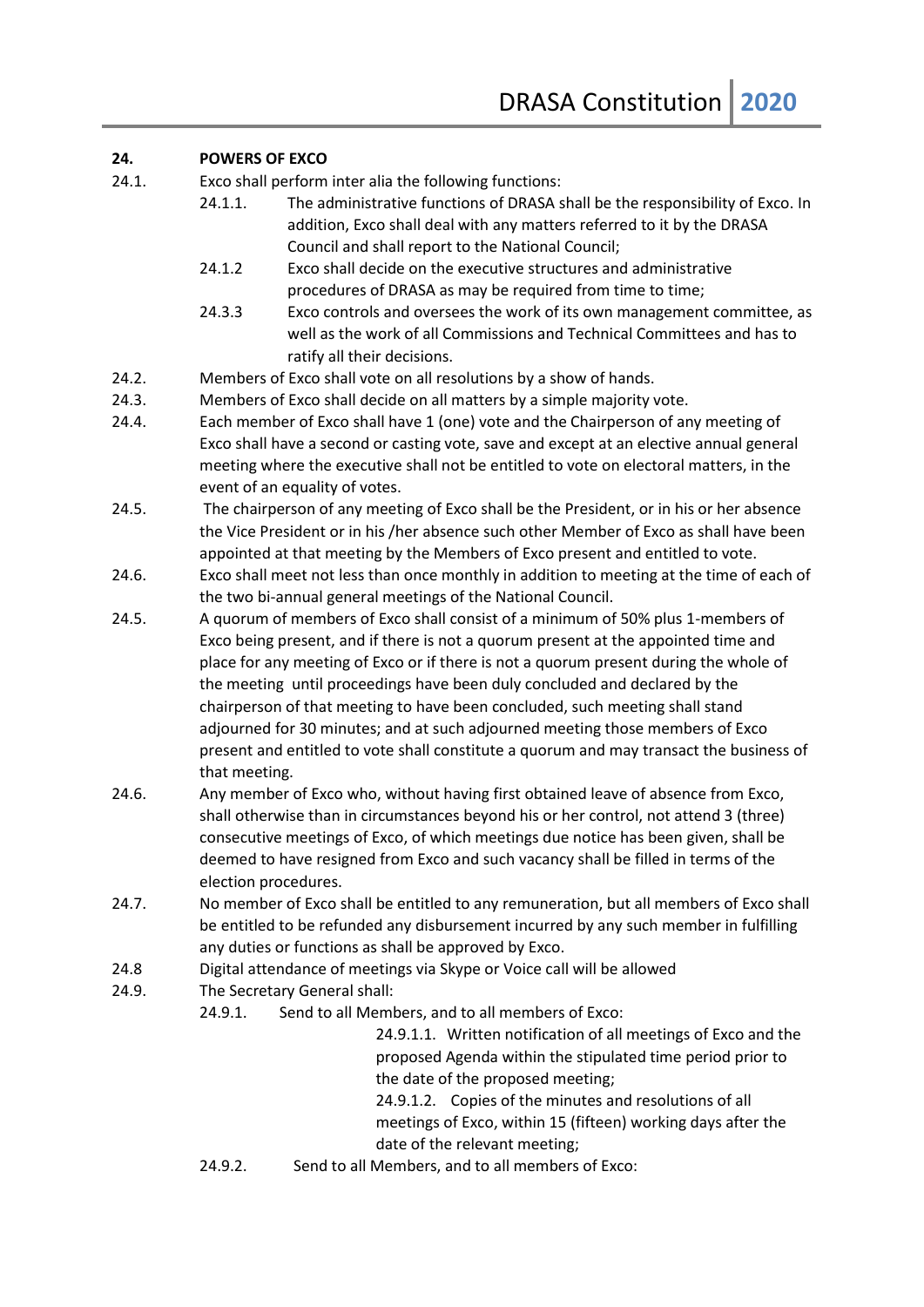24.9.2.1. Written notification of all meetings of the National Council and the proposed Agenda, in the stipulated time period prior to the date of the proposed meeting; 24.9.2.2. Copies of the minutes and resolutions of all meetings of the National Council, within 15 (fifteen) working days after the date of the relevant meeting.

24.10. Any Member, of any classification, shall be entitled to have a representative attend and speak, but not vote at any meeting of Exco; provided such Member shall have submitted written notification to the Secretary of such intention and the full details of any matter such member is desirous of raising at such Meeting, not less than 5 (five) working days prior to the date of such meeting.

# **25. ELECTION OF THE PRESIDENT, VICE-PRESIDENT, TREASURER, AND THE OTHER MEMBERS OF EXCO AND COUNCIL**

- 25.1. There shall be elections for the elected positions on Exco for a term of four (4) years to be held at a meeting of the National Council. The elections shall be conducted by the Electoral Officer, who shall be appointed by the outgoing Exco.
- 25.2. Each Member shall be entitled to nominate 1 (one) person for election as President, 1 (one) person for election as Vice-President, 1 (one) person for election as Treasurer, 1 (one) person for election as Secretary General, and 1(one) person for election for each portfolio, and 1(one) person for election of Athlete Representative.
- 25.3. Each Constituent member appoints one representative to serve on its respective structure on the DRASA Council.
- 25.4. Should provinces not have a Provincial Association in place to act as Constituent Member for that province, the clubs of that province elect a representative to act on behalf of that Province
- 25.5. Each nomination shall be in writing, shall be seconded by any Member and shall be signed by the nominee to indicate his or her acceptance of the nomination.
- 25.6. It shall be permissible for the same person to be nominated for more than one office/position. The nomination for any alternative post is conditional upon him or her not being elected to the first post for which he or she is nominated.
- 25.7. All such written nominations shall be received by the National Office not less than 15 (fifteen) calendar days prior to the date of the next AGM.
- 25.8. If no nominations are received for the election of the President or the Vice-President, or both, the President or the Vice-President, shall continue in office, if available, until the next AGM; failing which at the first meeting of DRASA Council after that AGM, the members of DRASA Council shall elect a person to act at the President or the Vice-President, or both until a President or Vice-President, as the case may be, is duly elected at a General Meeting of the Council.
- 25.9. The retiring President, the retiring Vice-President and the retiring Treasurer shall be eligible for re-election without nomination, provided the EXCO shall have received written notification from such persons of their willingness to continue in office, if reelected.
- 25.10. If there is more than one nomination for any of the office bearer posts then such posts shall be elected separately by ballot, such elections to be held in the sequence aforesaid.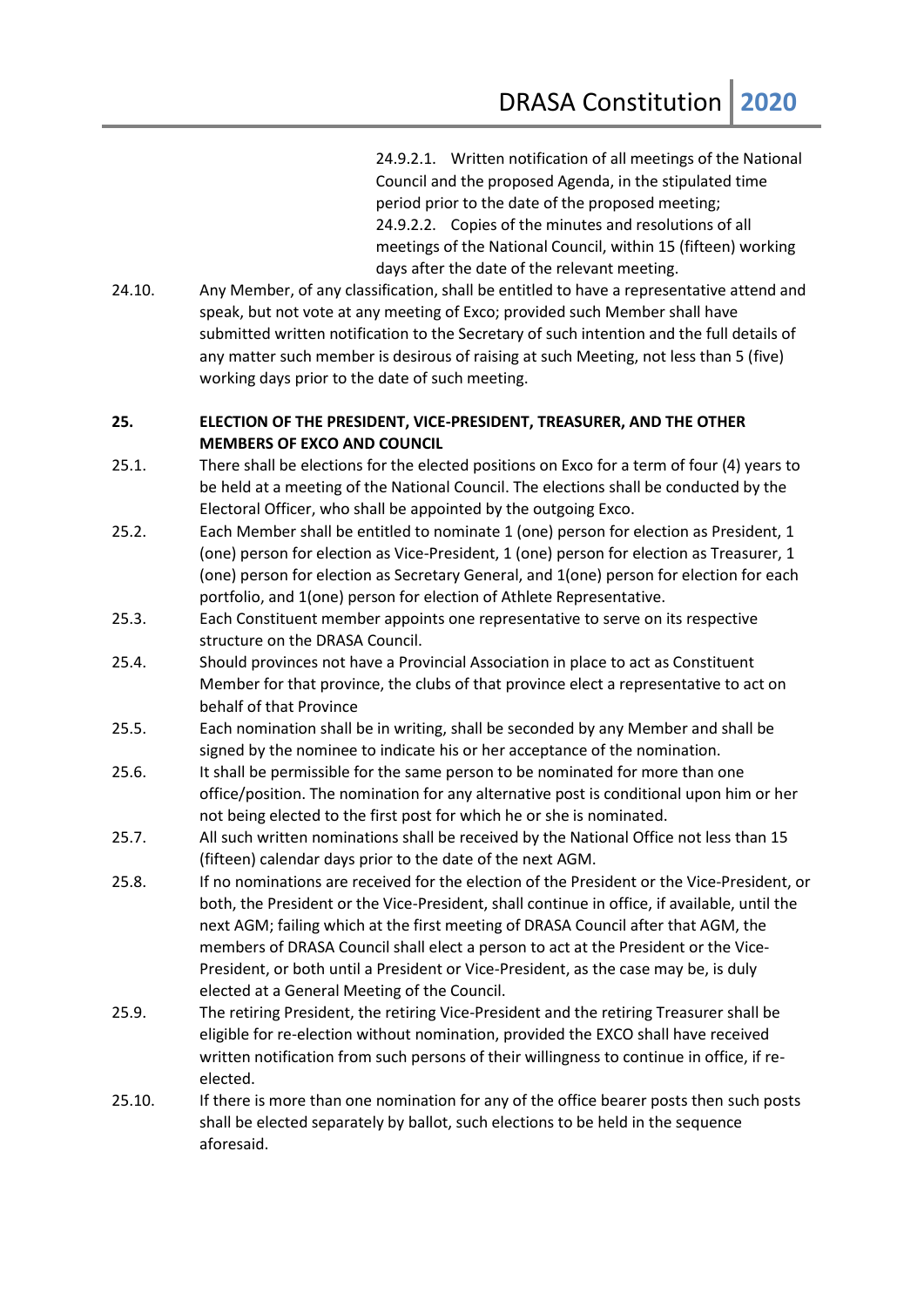- 25.11. Each person who votes shall record a vote for not more and not less than the number of vacancies.
- 25.12. All members of DRASA Council shall hold office until the next AGM, subject to the provisions of clause 25.4.

#### **CHAPTER 6 — GENERAL**

.

#### **26. COLOURS**

26.1. The colours of DRASA Shall be red and white (with minimum black)

#### **27. EMBLEM**

27.1 The emblem shall as per figure below.



#### DISTANCE RIDING ASSOCIATION SOUTH AFRICA

#### **28. BADGE**

28.1. The badge shall have the emblem with the words DRASA embroidered in at the bottom.

#### **29. AWARD OF COLOURS**

29.1. Guidelines and criteria for the awarding of colours shall be stipulated in the bylaws of DRASA

#### **30. RULES, REGULATIONS, PROCEDURES AND BY-LAWS**

- 30.1. Exco shall formulate and publish the rules, regulations, procedures and by-laws and grievance policies and procedures (the Rules) from time to time in accordance with which the affairs of DRASA will be conducted. A copy of the Rules in force at any time shall be kept by the Secretary and made available, upon request, to any Member, individual, Body, athlete/participant, Committee or other individual registered with DRASA.
- 30.20 Rules, regulations and by-laws may only be modified annually at an AGM or by majority vote of Exco if deemed necessary and is subject to ratification by Council within one month.
- 30.2. DRASA shall adopt the codes of conduct as envisaged from time to time by the IOC (International Olympic Committee) in relation to WADA or SAIDS.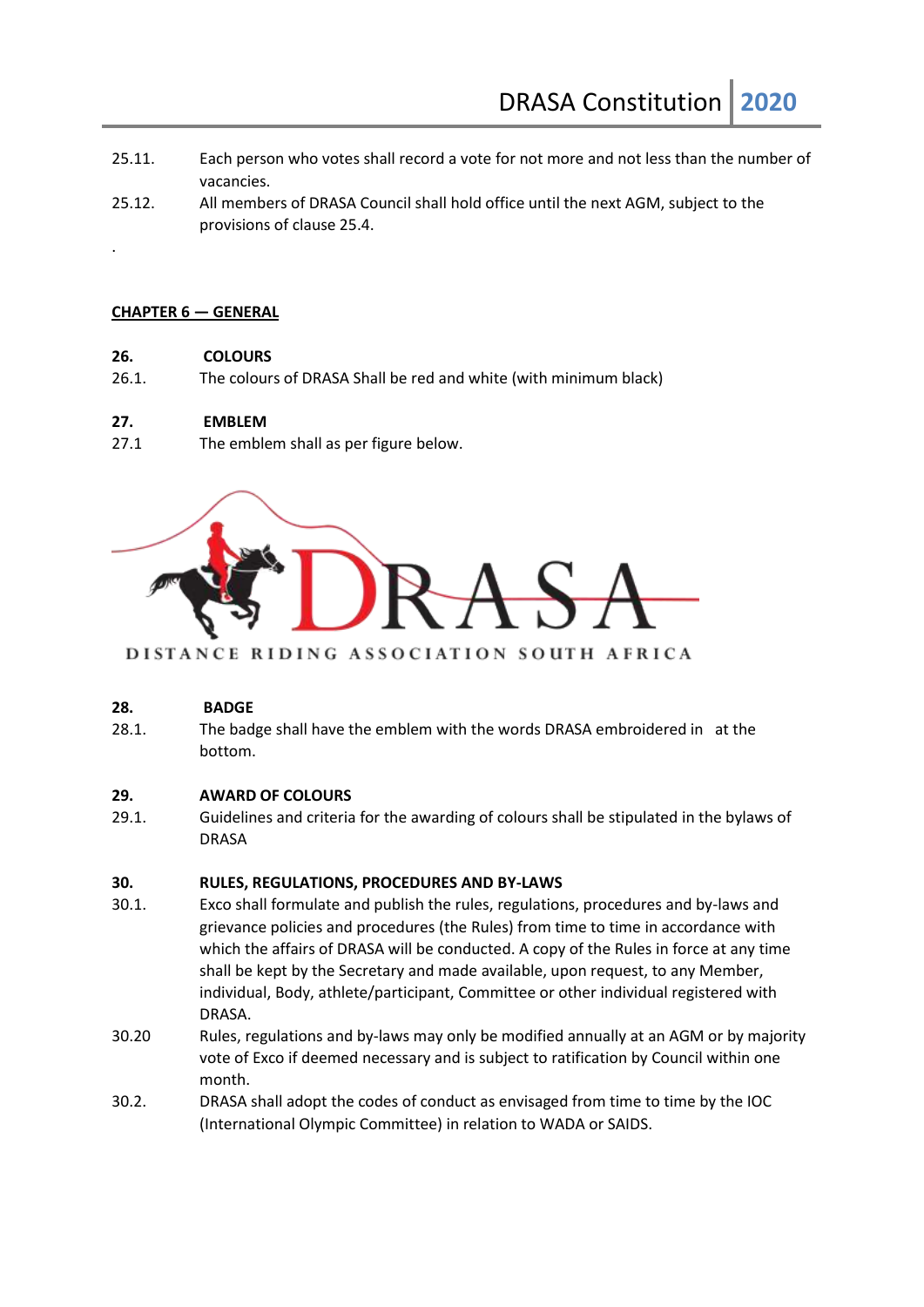30.3. It is specifically provided that any party referred to in this Constitution shall not be entitled to approach any court of law on any matter whatsoever, until such party has exhausted all internal remedies within this Constitution.

# **31. FINANCE**

- 31.1. The financial year of DRASA is the 12 (twelve) month period commencing on 1 January in one year and ending on 31 December of the same year.
- 31.2. The Finance Committee shall be chaired by the Treasurer
- 31.3. The Finance Committee shall cause to be prepared an annual budget for the ensuing year to be presented and approved at the ordinary general meeting of the National Council each year.
- 31.4. It shall be a requirement of membership for all Constituent Members to submit to the Finance Committee a copy of their financial statements within 3 (three) months from the end of their respective year-ends and the Treasurer shall report to the National Council on compliance with this requirement and such matters pursuant thereto that may be relevant to the Members of the National Council.

# **32. CONFLICT OF INTEREST**

- 32.1. A Conflict of Interest is defined as any personal, professional or financial relationship, including relationships of family members that could influence or be perceived to influence objectivity when representing or conducting business or other dealings for or on behalf of DRASA or its members or other persons or bodies over which DRASA enjoys jurisdiction, or that detracts from their ability to perform their duties with integrity, and in an independent and purposeful manner.
- 32.2. In the context of the provisions of this Constitution, a distinction is made between the situation of a "Potential Conflict of Interest' and the case of a "Conflict of Interest". Only Conflicts of Interest are prohibited.
- 32.3. A situation of a "Potential Conflict of interest" arises when the opinion or decision of a person, acting alone or within an organisation, in the framework of the relevant activities, may be reasonably be considered as liable to be influenced by relations that the aforementioned person has, has had or is on the point of having with another person or organisation that would be affected by the person's opinion or decision.
- 32.4. A case of "Conflict of Interest" is constituted when any person who, having abstained from declaring a situation of a potential conflict of interests, expresses an opinion or takes a decision in the circumstances. This conduct is prohibited.
- 32.5. In assessing the situations, direct or indirect interests must be taken into account. This also includes the interests of a third person (for instance a parent, spouse, life partner, business partner, relation or dependent).
- 32.6. When performing an activity for DRASA or being elected or appointed, persons bound by this Constitution shall disclose any personal interest that could be linked to their prospective activities.
- 32.7. A Conflict of Interest may be deemed so severe by the majority of the members of the Executive that such a person shall be deemed not eligible to be elected or appointed to serve on any structure of DRASA
- 32.8. Persons bound by this Constitution shall avoid any situation that could lead to Conflict of Interest.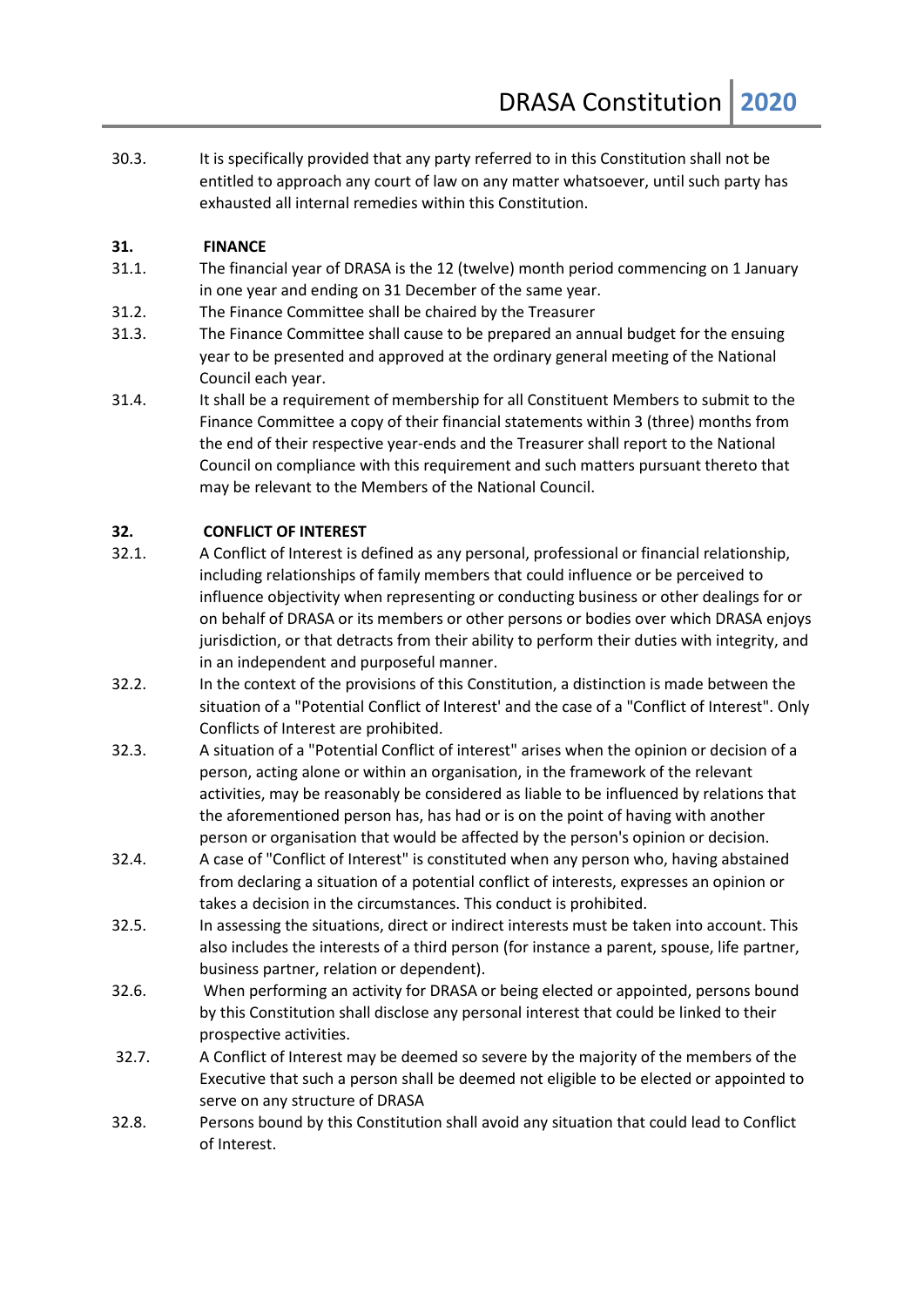- 32.9. Faced with a situation of a potential conflict of interests, the person concerned must declare the potential conflict proactively, and prior to engagements relating to it refrain from participating in associated engagements , expressing an opinion, from making or participating in making a decision, or accepting any form of benefit whatsoever. It is required that the person concerned be rescued from proceedings prior to the matter being dealt with.
- 32.10. Should such person fail to disclose such a personal interest; or in the case of a potential conflict of interest fail to recuse himself from any related proceedings and or accept any benefit as aforesaid;, or should there be a dispute or objection concerning any Conflict of Interest, this shall immediately be disclosed or reported to the responsible individual at the organisation for which the person performs his or her duties, for appropriate measures. This includes instances in which the person becomes aware of the potential conflict of interest, or becomes aware of a conflict of interest after the decision has been taken, or the matter discussed.

#### **33. DISPUTE RESOLUTION**

- 33.1. Any dispute arising out of, or in connection with, the enforceability of this Constitution, or the application and interpretation of the provisions thereof, or any dispute between DRASA and another national sports federation, or any dispute between Members of DRASA, or any dispute between members of Exco, or between Exco and a Member, or between Exco or an Exco member and an individual (but excluding disputes concerning an Ethics, Grievances or Selection matter)shall be referred to the DRASA Judicial Committee.
- 33.2 Should the aggrieved person not be satisfied with the outcome of the matter as decided By the Judicial Committee, the person is entitled to escalate the matter to the Department of Sport, or anybody they deem appropriate, for independent arbitration of the matter.
- 33.3. In the event of arbitration in terms of the foregoing, such resolution shall be final and binding on the parties to the dispute.
- 33.4. Recourse to the High Court or Magistrates Courts by a party to dispute shall be limited to instances of an alleged violation of the provisions of this Constitution or an alleged disregard for the principles of natural justice or for purposes of obtaining urgent interdictory relief. In all other instances any disputes to be decided according to the dispute resolution processes provided for in this Constitution.

#### **34. NOTIFICATION**

34.1. For the purposes of this Constitution, all notifications by DRASA to any person or any Member, or Honorary Life Member shall, unless delivered by hand, be effective from the date of dissemination by post, and/or by hand, and/or by fax, and/or by electronic mail to the last known postal or fax or e-mail address, as the case may be, of the addressee, by any official of DRASA, but all notifications to DRASA by any person (natural, corporate or otherwise) or any Member or Honorary Life Member shall only be effective from the date of receipt thereof by the Secretary. In no respects shall any postal authority be, or be deemed to be the agent of DRASA

#### **35. ALTERATION OR VARIATION OF THIS CONSTITUTION**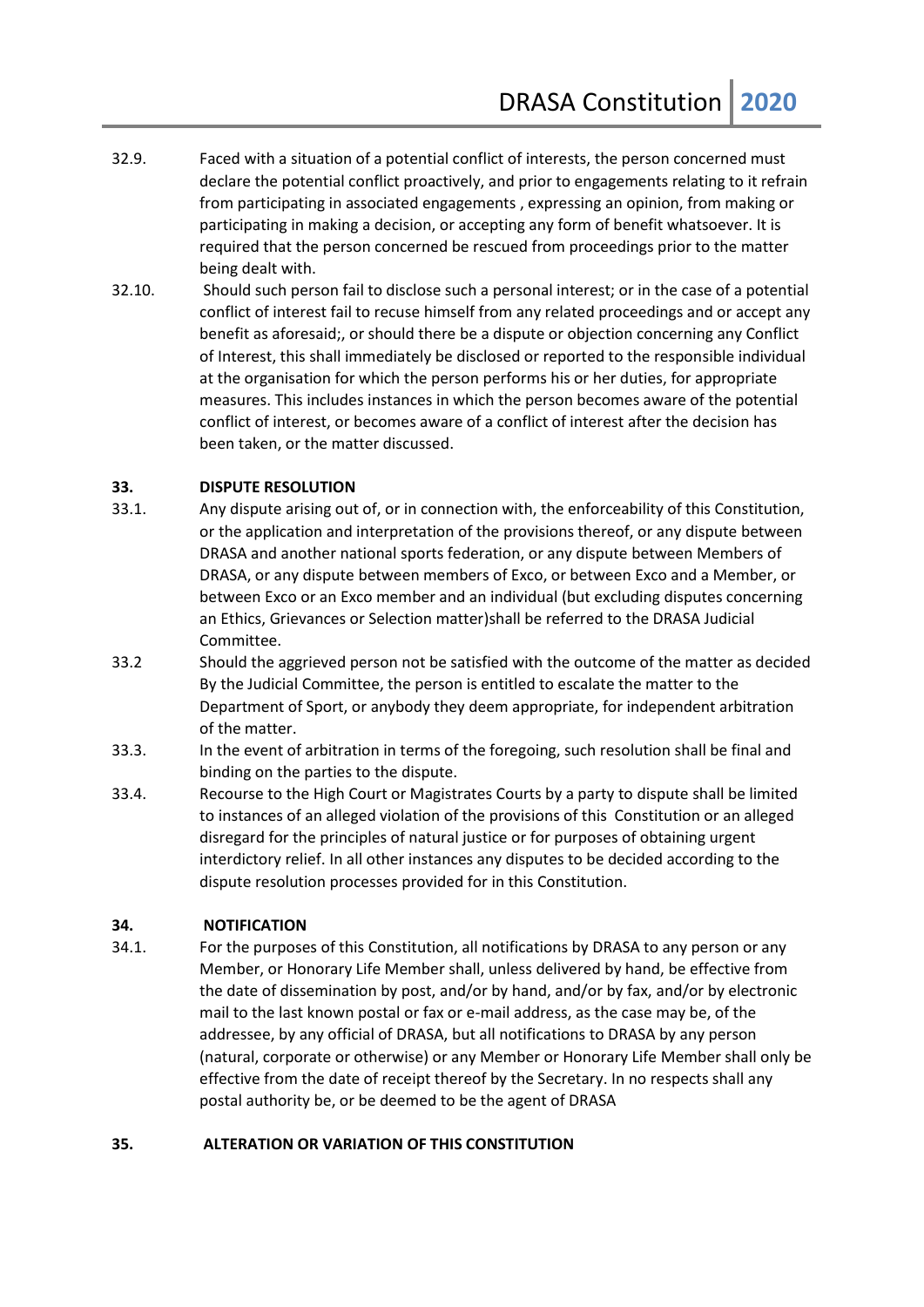35.1 This Constitution may be altered or varied, at any time, by the voting Members at a General Meeting, upon a majority vote of not less than two-thirds of the total votes available to all Members at that time, regardless if the Members are represented at such Meeting or not, provided that not less than 30 (thirty) days written notification of such Meeting, together with a copy of the proposed amendments have been given to all Members.

#### **36. DISSOLUTION OR WINDING UP OF DRASA**

- 36.1. DRASA may be dissolved or wound-up, at any time, by the Members in General Meeting, upon a majority vote of not less than 75% (seventy five per centum) of the total votes available to all Members at that time, regardless if the Members are represented at such Meeting or not, provided that not less than 10 (ten) working days written notification of such Meeting and of any resolution aimed at dissolving or winding-up DRASA shall have been given to all Members.
- 36.2. Upon dissolution or winding up of DRASA, all the property and assets of DRASA, after payment of all monies owing to any third parties, shall be transferred free of compensation to any other public benefit, Association/s or Organisation/s having objects similar to DRASA, and which has been approved in terms of section 30 of the Income Tax act at the discretion of the Members.
- 36.3 Should there not be a body with similar objectives to DRASA, assets are to be Distributed to Constituent Members in good standing, which will be free to distribute to Clubs and Participant Members.

### **37. PRIVACY, DIGNITY AND REPUTATION OF DRASA**

- 37.1. With reference to the Constitution of the Republic of South Africa, 1996, DRASA acknowledges, respects and supports the rights of freedom of thought, belief, opinion and expression, without however derogating from DRASA's own entrenched rights to privacy (which includes its dignity and reputation) and to freedom of association. DRASA is aware of the reasonable and justifiable limitation on all the aforesaid rights in terms of section 36 of said national Constitution and what is to follow, is to be read in the context of the said national Constitution.
- 37.2. No person bound by DRASA's Constitution may perform any act that brings Equestrian Sport, DRASA, or any of its members, officials or office bearers into disrepute or which injures them in their dignity; or which has the potential of doing so; or which has the effect or is calculated to have the effect of doing do.
- 37.3. In particular, but without affecting the generality of the a foregoing, such acts include the uttering, authoring or publishing of statements, articles or comments, verbally or in writing, or by way of social media or any other medium or method of communication whatsoever, and which are threatening, derogatory, obscene, indecent, seditious, offensive, pornographic, abusive, disparaging, racist, discriminatory, menacing, inflammatory, blasphemous, or defamatory.
- 37.4. "Social media" includes but is not restricted to Facebook, LinkedIn, Twitter, Wikipedia, Flickr, MySpace, Tumblr, Pinterest, Google+ and YouTube, internet postings, blogs and wikis, or any other like medium which may be created in the future.
- 37.5. Persons bound by this Constitution who author or publish statements, articles or comments, must make it clear that they are speaking on their own behalf and not on behalf of DRASA, and that their views do not represent those of the aforesaid bodies.